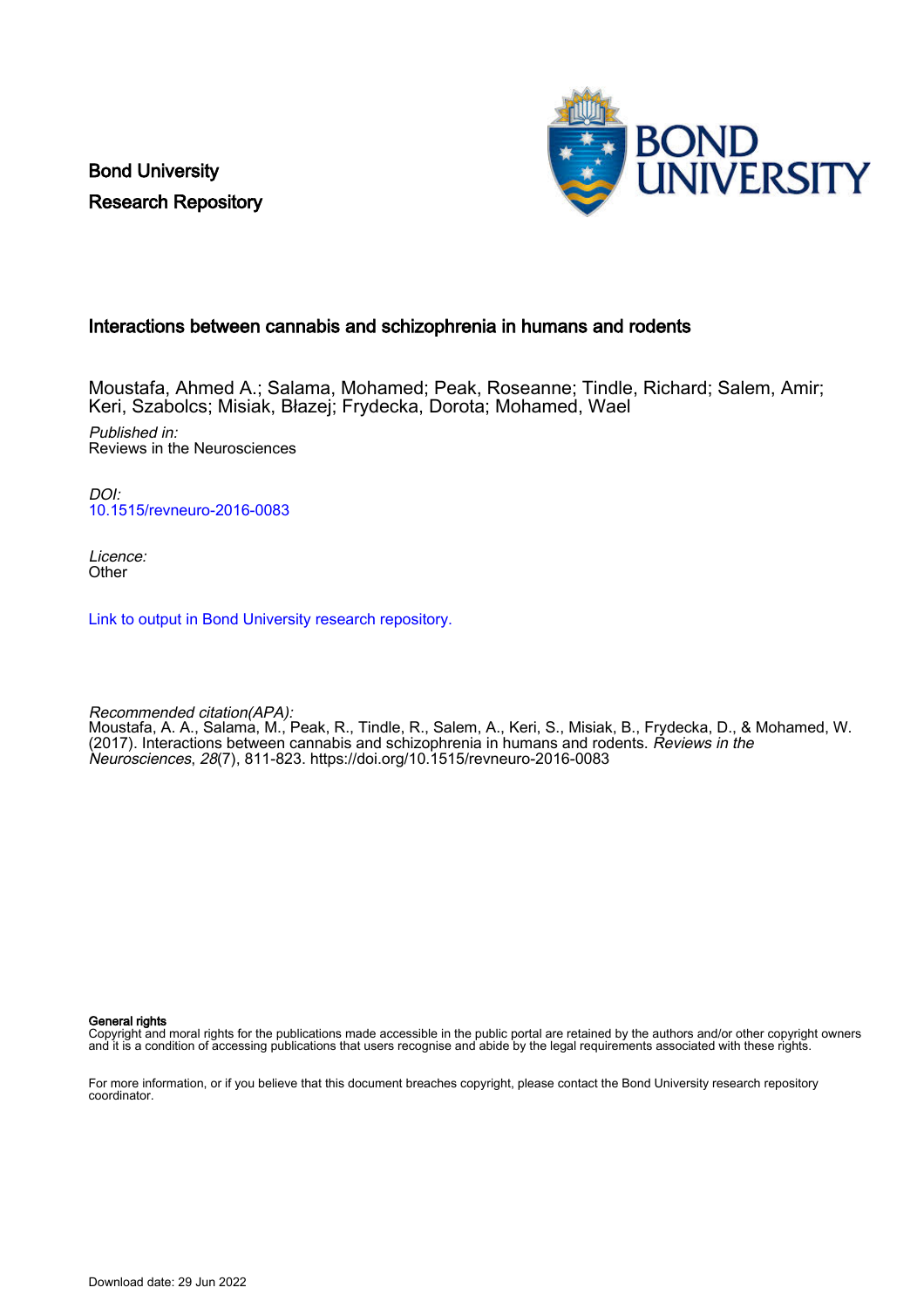Ahmed A. Moustafa\*, Mohamed Salama, Roseanne Peak, Richard Tindle, Amir Salem, Szabolcs Keri, Błażej Misiak, Dorota Frydecka and Wael Mohamed

# **Interactions between cannabis and schizophrenia in humans and rodents**

DOI 10.1515/revneuro-2016-0083

Received December 12, 2016; accepted February 18, 2017; previously published online May 12, 2017

**Abstract:** In this review, we provide an overview of the relationship between cannabis use and the development of schizophrenia, using both animal and human studies. We further discuss the potential neural mechanism that may mediate the relationship between cannabis use and schizophrenia symptoms. We finally provide clinical implications and future studies that can further elucidate the relationship between cannabis and schizophrenia.

**Keywords:** cannabis; endocannabinoid receptors; negative symptoms; positive symptoms; schizophrenia.

### **Introduction**

Schizophrenia is one of the most common neurodevelopmental disorders (Khandaker et al., 2011). It is manifested with various symptoms including positive (hallucinations, delusions, and though disorder), negative (loss of motivation, anhedonia, and lack of affect), and cognitive deficits (Kohen, 2004) as well as metabolic abnormalities (McEvoy et al., 2005). Adolescence is a period with specific psychosocial challenges and changes in the brain that may be associated with an increase in the probability of substance abuse (van Nimwegen et al., 2005). The Diagnostic and Statistical Manual of Mental Disorders, Fifth Edition (DSM-5) states that the onset of schizophrenia typically occurs between the late teens and the mid-30s. It is apparent that some aspects of the disorder are observed during the early adolescent period before an individual presents with a full spectrum of schizophrenia symptoms (Maki et al., 2005). Schizophrenia is considered to be a neurodevelopmental disorder (Weiser et al., 2004) with its pathogenesis stretching back to gestation and early childhood (Cannon and Murray, 1998).

There is a growing interest in the link between schizophrenia and substance abuse. Substance abuse comorbidity is a common problem for patients with schizophrenia and related psychotic disorders (Fowler et al., 1998). Glassman (1993) suggested that apathy and lack of motivation, which is a characteristic of negative symptoms in schizophrenia, is what one would expect with diminishing activity of the brain's reward system. It is suggested that the increase in dopaminergic activity, which mediates positive reinforcement, is the basis of this self-medication hypothesis. Previous studies have estimated that up to 60% of people with schizophrenia have comorbid substance abuse (Fowler et al., 1998; Margolese et al., 2004). In another study, schizophrenia patients in comparison to the healthy population have been found to have a twofold increase in rates of cannabis use. Further, it has been found that cannabis is the most commonly used illicit drug among patients with schizophrenia, with a 64.4% lifetime use (Barnes et al., 2006). Koskinen et al. (2010) found that approximately 25% of patients with schizophrenia have been diagnosed with a comorbid cannabis use disorder (CUD).

Previous work has shown that among people with schizophrenia life expectancy is estimated to be 20% less than in the general population (Mortensen and Juel, 1993; McCreadie and Kelly, 2000). The use and abuse of alcohol, marijuana, psychostimulants, and other drugs

**<sup>\*</sup>Corresponding author: Ahmed A. Moustafa,** School of Social Sciences and Psychology, Western Sydney University, Sydney 2214, New South Wales, Australia; and Marcs Institute for Brain and Behaviour, Western Sydney University, Sydney 2214, New South Wales, Australia, e-mail: [a.moustafa@westernsydney.edu.au](mailto:a.moustafa@westernsydney.edu.au) **Mohamed Salama:** School of Medicine, Mansoura University, Mansoura 35516, Egypt

**Roseanne Peak, Richard Tindle and Amir Salem:** School of Social Sciences and Psychology, Western Sydney University, Sydney 2214, New South Wales, Australia

**Szabolcs Keri:** Nyírő Gyula Hospital, National Institute of Psychiatry and Addictions, 1124 Budapest, Hungary; Department of Physiology, Faculty of Medicine, University of Szeged, 2371 Szeged, Hungary; and Department of Cognitive Science, Budapest University of Technology and Economics, H-1111 Budapest, Hungary **Błażej Misiak:** Department of Genetics, Wroclaw Medical University, 1 Marcinkowski Street, 50-368 Wroclaw, Poland **Dorota Frydecka:** Department of Psychiatry, Wroclaw Medical University, 10 Pasteur Street, 50-367 Wroclaw, Poland **Wael Mohamed:** International Islamic University Malaysia, Jalan Gombak, Selangor 53100, Malaysia; and Clinical Pharmacology Department, Menoufia Medical School, Menoufia University and American University in Cairo, Cairo 75419, Egypt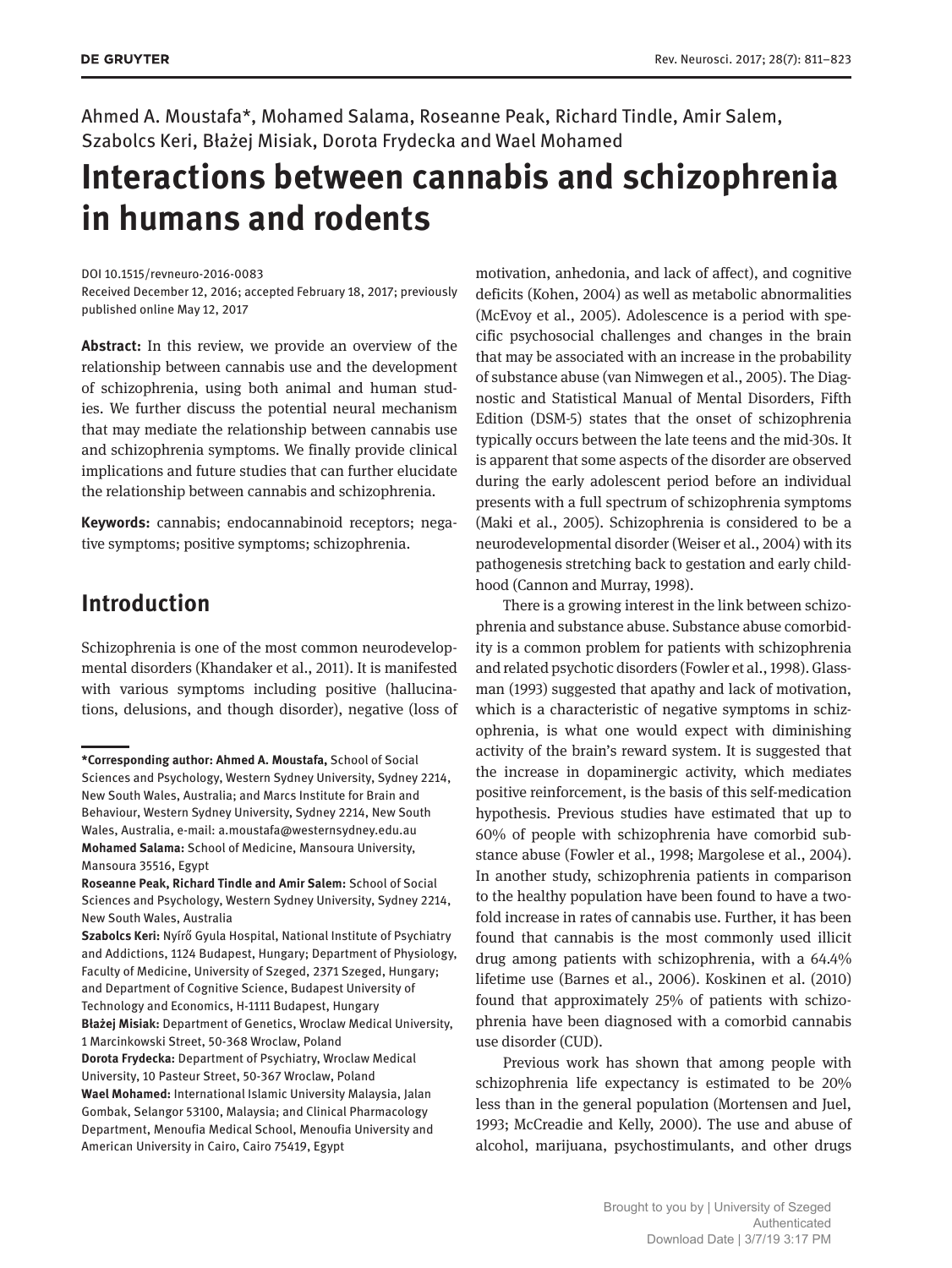is commonly found to be comorbid with psychiatric conditions in adolescents (Deas and Brown, 2006). Specifically, cannabis use among patients with schizophrenia is approximately 10 times higher than in the global population (Koskinen et al., 2009) with a lifetime abuse ratio of five or six times higher than the general population (Regier et al., 1990). Furthermore, there is an inverse correlation between the amount of cannabis use in adolescence and the age of onset of psychosis (Large et al., 2011). Importantly, early onset psychosis also occurs alongside deficits in cognitive control (Solowij and Michie, 2007), more severe course of symptoms, and poorer treatment outcomes (Clausen et al., 2013).

Evidence suggests that the intravenous administration of tetrahydrocannabinol (THC) to healthy participants induces positive (Barkus et al., 2011) and negative psychosis-like symptoms (Morrison and Stone, 2011). A wide range of animal and human research suggests that the use of cannabis during adolescence prompts psychosis and cognitive impairment (Ehrenreich et al., 1999; Arseneault et al., 2002; Schneider and Koch, 2003). However, there is a lack of causal evidence to show that increased cannabis use over time also increases the incidence of schizophrenia (Moore et al., 2007). Nevertheless, cannabis use may exacerbate symptoms of schizophrenia and increase the risk of predisposed individuals developing schizophrenia (Degenhardt et al., 2003).

### **Prior review articles in schizophrenia and cannabis**

Here, we discuss prior reviews on the relationships between cannabis and schizophrenia and novel approaches we are taking in our review. Radhakrishnan et al. (2014) conducted a literature review and have posited that acute exposure to cannabinoids can produce a full range of symptoms including psychophysiological irregularities and cognitive deficits. Further, these impairments and deficits would appear to be analogies to symptoms of schizophrenia. The review also found that cannabis can have negative consequences on pre-existing psychosis, triggering relapse and exacerbating symptoms (Radhakrishnan et al., 2014). Radhakrishnan et al. (2014) further suggested that the majority of users who consume cannabis do not experience any kind of psychosis, and the relationship between cannabinoids and psychosis fulfills many but not all of the traditional criteria for causality. Taking into consideration the above information, it is questionable that there is a single causative factor.

Further, Konings et al. (2012) suggest that childhood maltreatment regulates the interaction between psychosis and cannabis in an extra-linear, dose-dependent manner. Konings et al. (2012) further suggest that self-medication is also unlikely to account for the interaction between cannabis use and psychosis.

It has been reported that there is a four-fold increase in the rates of cannabis use over the last 40 years (Zammit et al., 2008), yet this has not resulted in an increase in prevalence of schizophrenia. Further, there is disagreement whether schizophrenia is on the decrease or increase (Hickman et al., 2007). The inconsistency between the recent changes in the rates of cannabis consumption and relative stability of schizophrenia prevalence may be a reflection of schizophrenia being a very heterogeneous illness, encompassing multiple sub-types. Rounsaville (2007) posits that cannabis-induced psychotic disorder is a specific subtype of the schizophrenia spectrum. Further, it may have to do with the specific psychoactive ingredients of the cannabis plant.

The main psychoactive ingredient of the cannabis plant is D-9-THC. In healthy individuals and non-schizophrenia patients, D-9-THC can impair the memory as well as induce anxiety and psychotic symptoms (D'Souza et al., 2005). Further, it has been found that D-9-THC can impair psychomotor control (Ramaekers et al., 2006). In contrast, schizophrenia patients exposed to D-9-THC may experience exacerbated existing memory impairments, anxiety, and psychotic symptoms (D'Souza et al., 2005). Furthermore, D-9-THC is thought to be the psychoactive ingredient most likely to be responsible for the increased risk of developing schizophrenia following regular cannabis use (Moore et al., 2007).

Interestingly, cannabis had another major psychoactive ingredient known as cannabidiol (CBD) which is has been found to have no negative impairments on memory or other cognitive functions (Fadda et al., 2004; Ilan et al., 2005). Further, it is believed that CBD possesses antipsychotic properties (Zuardi et al., 1982; Morgan and Curran, 2008).

Bhattacharyya et al. (2010) found, using fMRI scans on participants, that D-9-THC and CBD had opposite activation directions in the context of a series of tasks that engaged a diversity of brain regions and cognitive processes, specifically, attenuation of striatal activation by D-9-THC and the opposite effect of CBD suggesting inhibition and facilitation of the recall responses (Bhattacharyya et al., 2010). Further, the opposite effects of D-9-THC and CBD found on the amygdala activation during fear processing are consistent with the notion of exacerbating and reducing pre-existing anxiety symptoms (Bhattacharyya et al., 2010).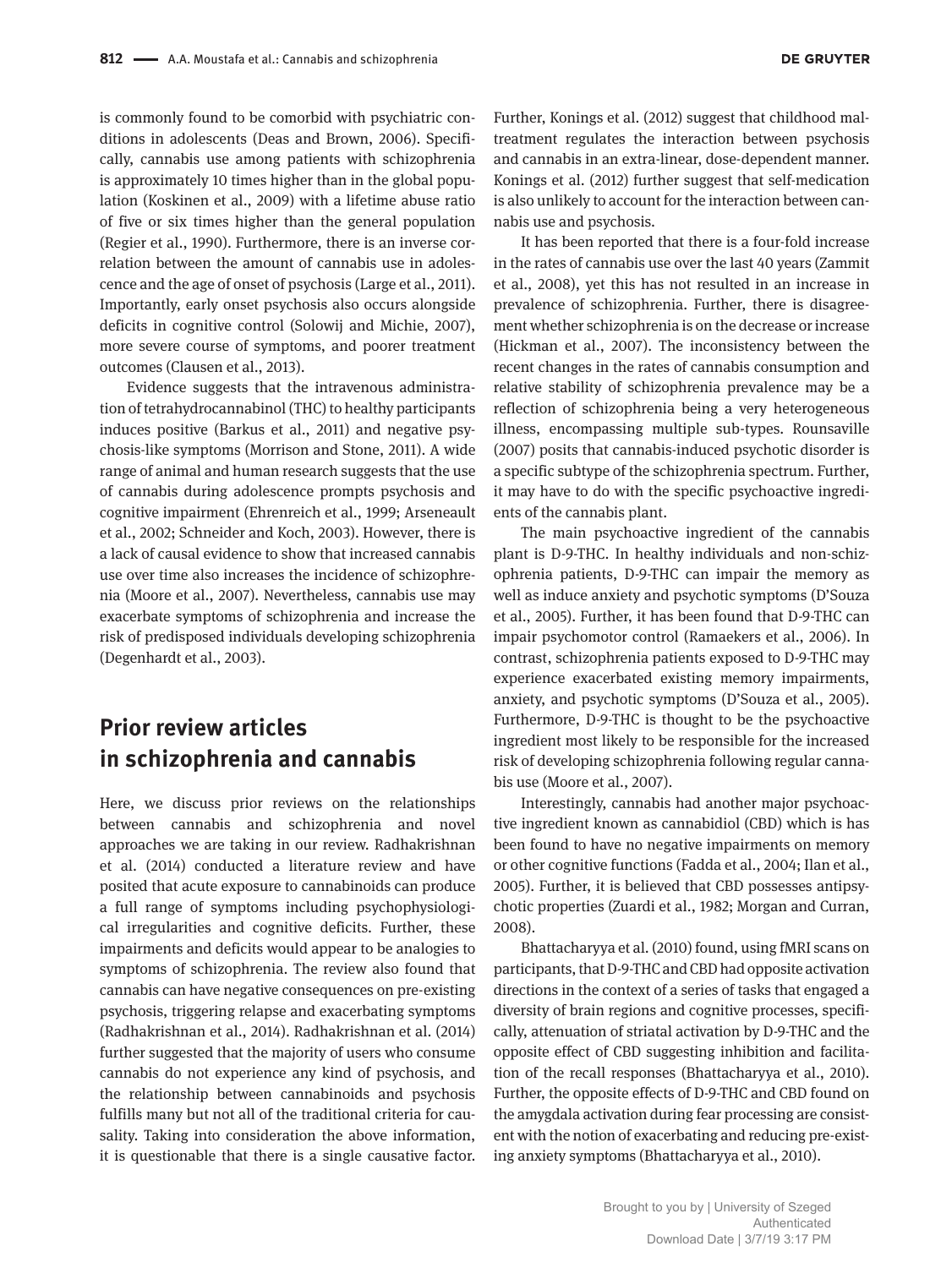Bhattacharyya et al. (2010) reported that D-9-THC had concurrent effects on psychotic symptoms while CBD had no effect on psychotic symptoms. These findings appear to be consistent with that of Zuardi et al. (1982) who suggested that CBD may only have antipsychotic effects in patients with pre-existing psychotic symptoms. Further, a systematic literature review was conducted, finding concurrent results which suggested that CBD appears to have the ability to counteract psychotic symptoms and cognitive impairment and psychosis associated with cannabis use (Iseger and Bossong, 2015).

It should be noted that the results of this study have their limitations. Firstly, the administration of the active D-9-THC and CBD were administered orally or intravenously, and it is unclear if delivery system of the ingredients will have any effects on the results. Secondly, while isolating D-9-THC and CBD, it would seem prudent to measure the interplay of all psychoactive ingredients of the cannabis plant to account for any compounding effects that may confound the above results when cannabis is used recreationally. Thirdly, the sample size for this study was quite small, and the results should be interpreted with caution.

Degenhardt et al. (2003) posit that changes in the occurrence of cannabis use may potentially alter the age of onset, number of incidence, and prevalence of psychosis. However, Degenhardt et al. (2003) trend model suggested that it is unlikely that cannabis had caused psychosis that would not otherwise have occurred, however, the first episode psychosis cases who used cannabis were younger than non-users (Degenhardt et al., 2003). Further, the data suggested that it is likely that cannabis use would cause relapses to psychosis (Degenhardt et al., 2003), which is not consistent with other studies (Bhattacharyya et al., 2010). It should be noted that modeling of any trends holds its limitations as it is based on assumptions not otherwise empirically tested.

Further, it is well known that schizotypal personality disorder (SPD) traits have been found to be more prevalent in relatives of schizophrenia patients (Appels et al., 2004) and that they typically share similar genetic traits to schizophrenia patients (Fanous et al., 2007). Further, individuals with SPD commonly exhibit social deficits less prominent than but similar to schizophrenia (Dickey et al., 2005). Previous studies have examined cannabis use as a correlate of SPD and its associated dimensional traits thought to contribute to risk for psychosis in order to explore the affiliation between psychotic symptoms and cannabis use. Numerous studies have found associations between cannabis use and positive schizotypal features (Barkus and Lewis, 2008; Esterberg et al., 2009;

Najolia et al., 2012). However, it should be noted that these studies predominately studied university students using self-report measures which may have confounded the results of the above mentioned studies.

Furthermore, it has been found that there is a significant positive correlation between schizotypy scores and cannabis use (Skosnik et al., 2001) as well as an association between cannabis use and negative, disorganized, and positive schizotypal traits (Bailey and Swallow, 2004). It has been posited that these results indicate that the risk of SPD and associated psychosis increases with greater use of cannabis, and compared to non-users, greater cannabis use showed significantly increased risk of SPD symptoms (Davis et al., 2013). However, much like the research with schizophrenia patients and cannabis, there is some controversy as it has also been shown that cannabis is associated with lower negative schizotypal traits in users than in nonusers (Schiffman et al., 2005).

Alongside SPD, schizoaffective disorder is also related to schizophrenia as both disorders have been placed under the 'Schizophrenia Spectrum and Other Psychotic Disorders' section of DSM-5. Schizoaffective disorder commonly presents with features of schizophrenia taking place concurrently with a mood episode (Malaspina et al., 2013). Further, there is a significant similarity in the genes contributing to SPD, schizoaffective disorder, and schizophrenia (Cardno and Owen, 2014). It has been found that there is a strong comorbidity between schizoaffective disorder and CUD (Koskinen et al., 2010), as similar to SPD and schizophrenia. Further, the literature would suggest that cannabis usage is correlated with significantly lower quality of life, impacting negatively on patients with schizoaffective disorder (Foti et al., 2010). However, it should also be noted that it has been found that cannabis use is correlated with improved quality of life presenting in relief from side effects of antipsychotic medications and psychiatric symptoms, depression, and boredom (Goswami et al., 2004). It is clear that there is much controversy in our current understanding of cannabis use and its effect on the schizophrenia spectrum and other psychotic disorders and that further research is required to resolve existing conflicting results.

## **Cannabis, schizophrenia, and cognition**

While research reliably illustrates cognitive impairment of specific cognitive domains as a common symptom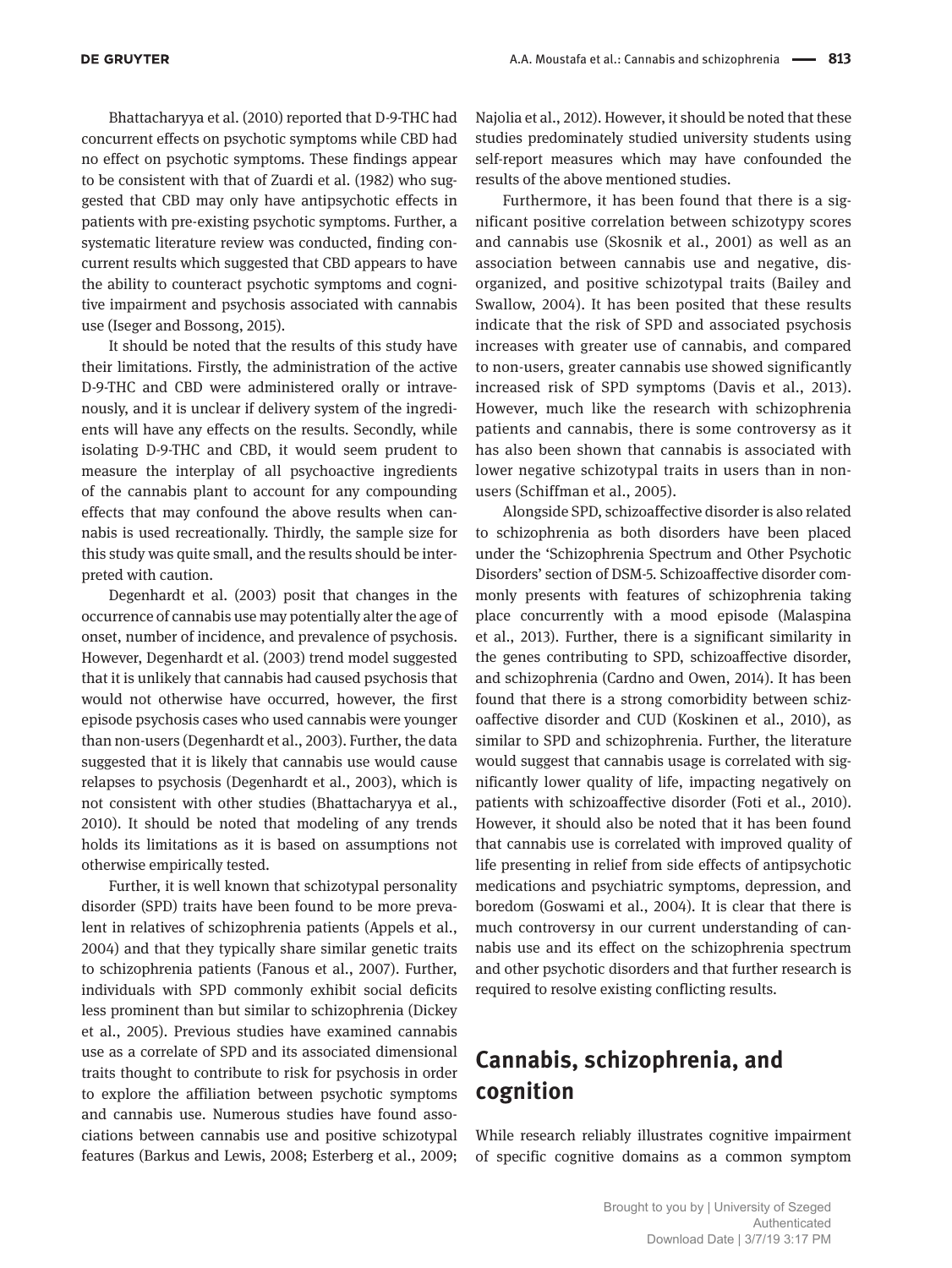expression of schizophrenia, findings on the effects of cannabis use are varied. In contrast to the healthy, non-diagnosed population, it is mainly agreed upon that cannabis users have yielded poorer neuropsychological functioning and have comparable cognitive performance between users and non-users (Pope et al., 2001). This being said, there have been research findings both consistent and inconsistent with the common cognitive impairment with schizophrenia patients. It has been found that approximately 80% of patients that used cannabis presented with more exacerbated and global deficits across cognitive domains. However, it has also been reported that schizophrenia patients with a history of cannabis use have less severe cognitive deficits (Stirling et al., 2005).

Regardless of agreement on cognitive deficit, the moderating character of cannabis use on cognitive domains such as special abilities, memory and learning, attention, and intelligence remains unclear. Interestingly, cannabis use has been correlated with higher rates of psychotic symptoms and aberrant brain functioning (D'Souza et al., 2005) and is thought to hinder prognosis (Linszen et al., 1994). These findings suggest that cannabis may have differential effects on a susceptible schizophrenia user as compared to a healthy non-diagnosed user.

Very little is known about the cognitive function of patients suffering from the combined effects of schizophrenia and cannabis use. To date, there have been inconsistent findings of the effects of cannabis on neurocognition. In the current literature, there are studies examining the effects of cannabis use on cognition in schizophrenia that have found superior neuropsychological functioning (Schnell et al., 2009), while other studies have observed poorer cognitive performance (Mata et al., 2008). Further, some studies were unable to find a significant difference in some cognitive tasks when comparing patterns of cannabis use among schizophrenia patients (Jockers-Scherübl et al., 2007; Sevy et al., 2007).

Yucel et al. (2012) conducted a meta-analysis with a focus on the effects of cannabis on cognition in schizophrenia patients. The inclusion criterion for this metaanalysis was whether the most preferred substance of the sample was cannabis. As a result, this analysis included studies where not all patients in the substance-using group were abusing cannabis, and as such, the findings of the cannabis-using subgroup were confounded by concurrent drug use.

Rabin et al. (2011) also conducted a meta-analysis researching the neurocognition in schizophrenia patients with no other current comorbid substance use. The results suggested a significant superior neurocognitive performance in cannabis-using schizophrenia patients

compared to non-using schizophrenia patients. However, Rabin et al. were not able to determine effect size differences due to psychotic diagnosis, the combined effects of cannabis use and schizophrenia, nor the effects of cannabis use alone.

#### **Cannabis, schizophrenia, and positive and negative symptoms**

Further, there is disagreement on the effects of cannabis on both positive and negative symptoms in schizophrenia patients. There are findings not only to support elevated levels of positive symptoms in comparison to non-user schizophrenia patients without cannabis use (Degenhardt et al., 2007), although other studies found no difference in positive symptoms (Green et al., 2004). Similarly with negative symptoms, there is evidence to support no difference between schizophrenia patients who used and those who did not use cannabis (Stirling et al., 2005), as well as evidence to support decreased levels of negative symptoms (Koskinen et al., 2009) in schizophrenia user versus non-user patients. In 2008, Potvin et al. (2008) conducted a meta-analysis to determine to which extent better neuropsychological functioning might be found among patients with schizophrenia and substance use disorders. Potvin et al. (2008) concluded that these schizophrenia patients do not represent a homogeneous group and that future investigations should consider intermediate factors to define subgroups such as first time or lifelong user and drug of choice.

In summary, the association between cannabis and psychosis has been established for many years. However, it is still misunderstood whether cannabis use is a contributing cause for psychosis. The current review will briefly summarize the nature of the association between cannabis use and the development of psychosis and current thinking on the underlying neurobiology for their interaction. This will help provide a better understanding of the links between cannabis use and schizophrenia. An additional goal of the present paper is to propose possible prevention opportunities in the target population especially cannabis users.

#### **The endocannabinoid system**

Cannabis is one the most widely used illicit substances in the Western world (Smart and Ogborne, 2000; Von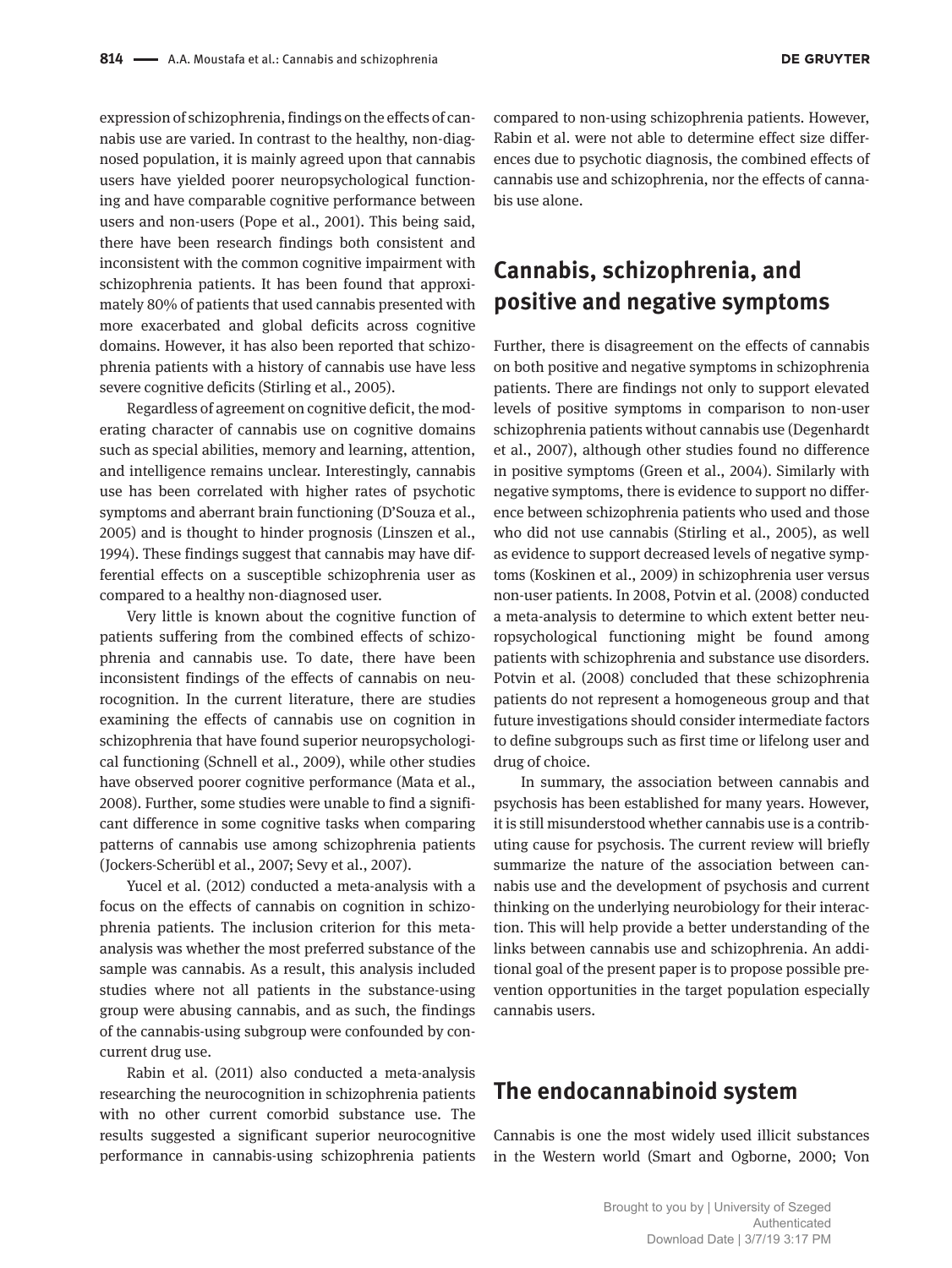Sydow et al., 2001) and one of the oldest used drugs with almost 60 different cannabinoids. Among many psychoactive chemicals in cannabis, the most active substance in cannabis is Δ9-trans-THC (Gaoni and Mechoulam, 1971). The endocannabinoid system (ECS) was discovered in the early 1990s and is composed of cannabinoid receptors (CB1 and CB2), ligands (anandamide), and protein for synthesis and degradation (Ameri, 1999; Pertwee, 2006; De Petrocellis and Di Marzo, 2010). ECS is widely distributed throughout the human body and affects immune response, learning, pain, body temperature, motor coordination, apoptosis, and others. Furthermore, the ECS malfunctions in schizophrenia patients, with impaired CB1 functions (Ameri, 1999), altered densities (Dean et al., 2001), gene polymorphism (Leroy et al., 2001), elevated anandamide ligand level in cerebrospinal fluid (Leweke et al., 1999; Giuffrida et al., 2004), and altered CB1. In light of this, there is a strong tie between cannabis and psychosis (D'Souza et al., 2005). For example, schizophrenia patients have more psychotic relapses and hospitalization with cannabis abuse (Linszen et al., 1994). Schizophrenia patients also experience a two- to three-fold increase in psychotic symptoms (Arseneault et al., 2002; Semple et al., 2005) including positive symptoms and negative symptoms (Solowij and Grenyer, 2002). Furthermore, cannabis affects cognitive functions, such as selective attention in patients with schizophrenia (Emrich et al., 1997; Pope et al., 2001).

The reasons for the interplay between schizophrenia symptoms and cannabis use remain unclear. One possible explanation is dopamine sensitization in schizophrenia (Moghaddam and Krystal, 2003); this makes patients more sensitive to the effects of cannabis (Chambers and Self, 2002; Tsiridis et al., 2003). Another explanation may be disturbance in the ECS (Potvin et al., 2008). A wealth of evidence supports the hypothesis that dysfunction of the cerebral ECS may be involved in the pathology of schizophrenia (for review, see Ujike and Morita, 2004; Barnes et al., 2006).

### **Cannabis-schizophrenia interplay in animal models**

There is mounting evidence that the underlying pathophysiology in schizophrenia involves impairment in dopamine, glutamine, and acetylcholine (Moghaddam and Krystal, 2003). Surprisingly, these neurotransmitters stimulate N-arachidonoylethanolamine synthesis and release in rodents (Leweke et al., 1999; Stella and

Piomelli, 2001). There are many available animal models which study schizophrenia, with pros and cons for each one. The weakness of most available models is that they are either not developmental or not consistent with the neuropathology of the disorder (Harrison and Eastwood, 2001; Tunbridge et al., 2004). There have only been a few studies that analyze addiction using rodent models of schizophrenia, which have varied from *in vitro* analyses (Rodvelt et al., 2008a,b), to sensorimotor gating (Radek et al., 2006), to alleviating cognitive impairments (Rezvani et al., 2008). Thus, there is a dearth of information regarding addiction's effects on the brain and behavior using a rodent model of schizophrenia.

Animal models of schizophrenia are of paramount importance to better understand the pathogenesis of this disorder. This is due to the difficulty in controlling the complex nature between genetics and environment in clinical studies (Calvigioni et al., 2014). An ideal animal model is able to recapitulate the pathology and progression of the disease (Langer and Halldin, 2002). Several pharmacological models exist that could introduce some feature of schizophrenia; these include models affecting serotonergic, glutamatergic, GABAergic, dopaminergic, and opioid systems (Steeds et al., 2015). However, in this review we will focus on animal models manipulating the cannabinoid system.

The first models of cannabinoid manipulation were induced through THC which is the primary active component of cannabis. THC administration to rodents led to an impairment of memory functions and impaired prepulse inhibition coupled to persistent behavioral changes. These effects were controlled by antipsychotic therapy administered to the animals (Schneider and Koch, 2003; Rubino et al., 2008; Realini et al., 2009).

More recently, animal models were induced to study the impact of cannabis use in adolescence (Hutchings and Dow-Edwards, 1991). Some of these models showed some schizophrenia-related behavioral abnormalities (Malone et al., 2010). This was attributed to cannabis affecting the maturational change that normally occurs in the endocannabinoid system during adolescence (Rubino and Parolaro, 2015). Furthermore, animal models support the interplay between genetic predisposition and environmental exposure to cannabis. Tantra et al. (2014) revealed that chronic exposure of juvenile St8sia2−/− mice to Δ9-THC affects learning and memory, which is contrary to wild type mice exposed to the same regimen.

The effect of prenatal exposure to cannabis has also been investigated to further understand the interplay between cannabis use and schizophrenia. An animal study showed that prenatal exposure to THC led to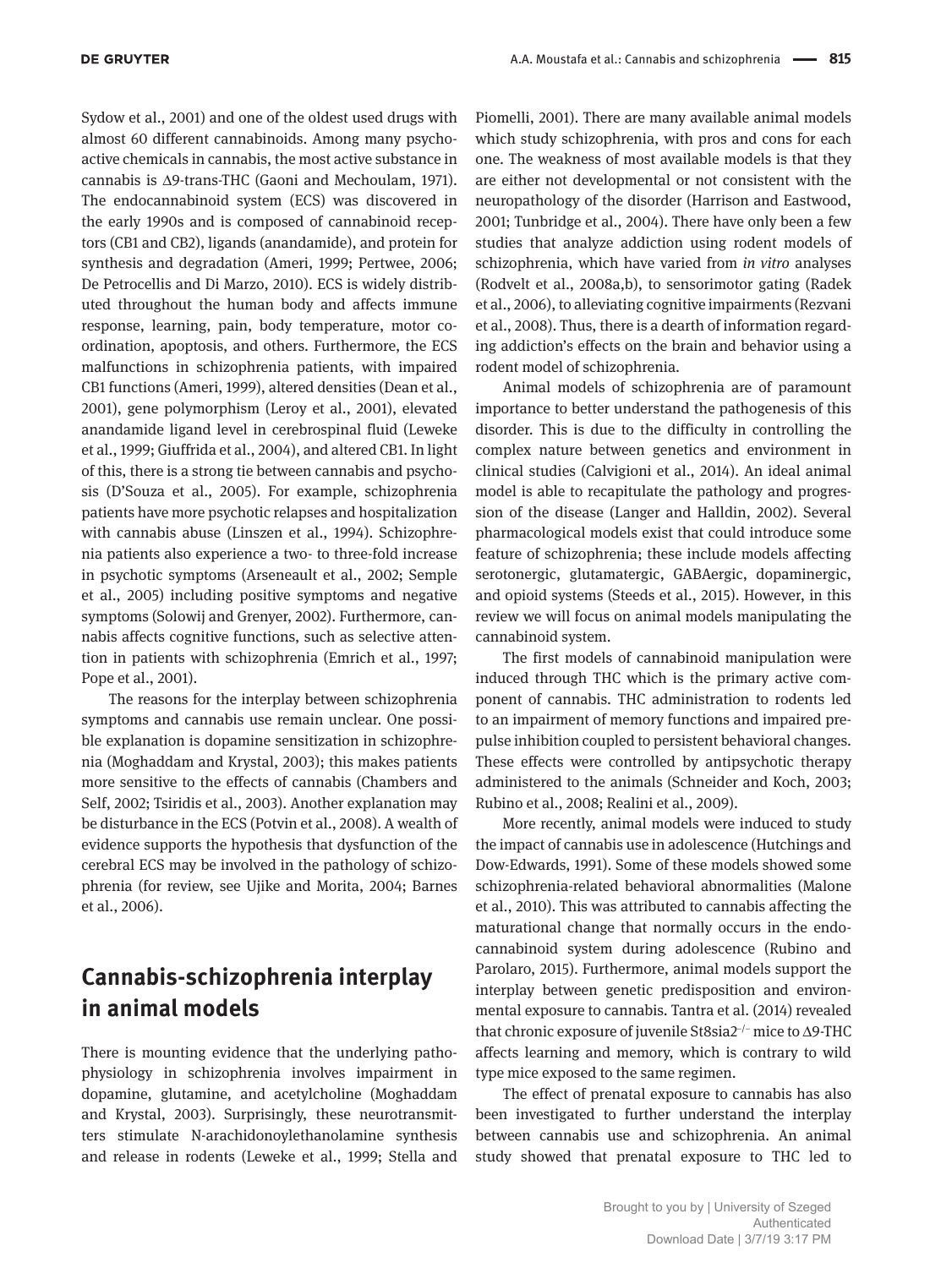ultrasonic vocalization of rat offspring, which is similar to human earlier fetal distress (Trezza et al., 2008). More interestingly, parental germline exposure to cannabis led to molecular changes in offspring striatum denoting that fetal development may be affected through prenatal exposure, either from germline transmission or direct exposure during pregnancy (Szutorisz et al., 2014). Nevertheless, animal models offer a unique opportunity to study the impact of cannabis on schizophrenia not only as a contributory or protective agent but also as provider of insight into the differential response to cannabis in patients with schizophrenia. Recently, Gallo et al., studied this problem using neonatal ventral hippocampus lesions in rats (Gallo et al., 2014). Both THC and WIN55, 212-2 (a cannabinoid receptor agonist) were used. In general, they showed that adult schizophrenic animals were differentially responsive to cannabis motivational effects. Most animal studies focused on the contributory role of cannabinoids in inducing schizophrenia or similar effects in studied animals. However, others proposed cannabis as a potential therapy for some schizophrenic manifestations. Spano et al. (2013) showed that cannabinoid self-administration attenuated the psychotomimetic effects of phencyclidine in rats. Based on these results, cannabis may exert protective effects on positive schizotypic manifestations in animal models. As can be seen, animal models will contribute largely to our understanding of schizophrenia pathogenesis and treatment and to identify the negative and positive aspects of cannabis use in schizophrenia.

### **Cannabis-schizophrenia interplay in humans**

There are many hypotheses that explain the high prevalence of cannabis use among patients with schizophrenia. The self-medication hypothesis assumes that patients consume cannabis to alleviate their symptoms and reduce unpleasant secondary effects of their medications (Awad and Voruganti, 2015). There is no empirical support for this hypothesis, given that cannabis aggravates rather than improves psychotic symptoms. On the other hand, others show that the ECS is dysregulated in schizophrenia with different sensitivity to the psychoactive effects of cannabis (Muller-Vahl and Emrich, 2008; Potvin et al., 2008).

Studies found that in healthy populations, cannabis use can cause paranoia, hearing voices, and schizophrenia. Such reports of the link between cannabis use and schizophrenia were found in different countries

including the US, UK, Australia, South Africa, India, Sweden, and Pakistan. Other studies also found that cannabis use can also lead to psychotic episodes in patients with schizophrenia (Negrete et al., 1986); these effects were found to be related to the dose of cannabis taken. The link between cannabis use and schizophrenia was also reported in a longitudinal study with Swedish conscripts (Zammit et al., 2002). One limitation of this study (as well as most other studies) was the reliance on selfreports and failure to collect urine samples to identify cannabis use and dosage. Another longitudinal study found that cannabis use at a younger age increased the risk of developing schizophrenia than drug use at an older age (Arseneault et al., 2002). Furthermore, there is attentional dysfunction in patients with schizophrenia who use cannabis simultaneously along with sensory cortical circuit affection.

The exact biological link between cannabis use and schizophrenia is not clear (Shrivastava et al., 2014). Some studies suggested that changes to dopamine and endocannabinoid receptors play a role. At the biological level, the active component in cannabis (i.e. THC) activates endocannabinoid receptors as well as increases presynaptic dopamine in different cortical areas. Further, it has been reported that schizophrenia is associated with changes to both dopamine and endocannabinoid receptor structure and function.

Although the incidence of schizophrenia among cannabis users is higher than in the general population, it is still unknown what factors or individual differences make some but not others develop psychosis and schizophrenia. One study, however, found that current daily use and consuming cannabis for more than 5 years was a strong predictor for having schizophrenia symptoms. It is also not known whether there are personality traits that may be risk factors for both cannabis use and schizophrenia, so it is not known if the link between cannabis use and schizophrenia is causal or not. Future studies should also test whether schizophrenia symptoms can persist after drug use abstinence. Further, given that most drug users often consume more than one kind of drug, it is not unlikely that other drugs of abuse (e.g. amphetamines, cocaine, or others) may cause hallucinations and psychosis and eventually schizophrenia. This is supported by a recent study showing that poly drug use is more associated with schizophrenia than cannabis use alone (Rognli et al., 2015). Furthermore, there are many risk factors associated with schizophrenia besides cannabis use, including urbanicity, comorbidity with other psychiatric disorders, and genetic factors. Future research should attempt to reveal which of these are the strongest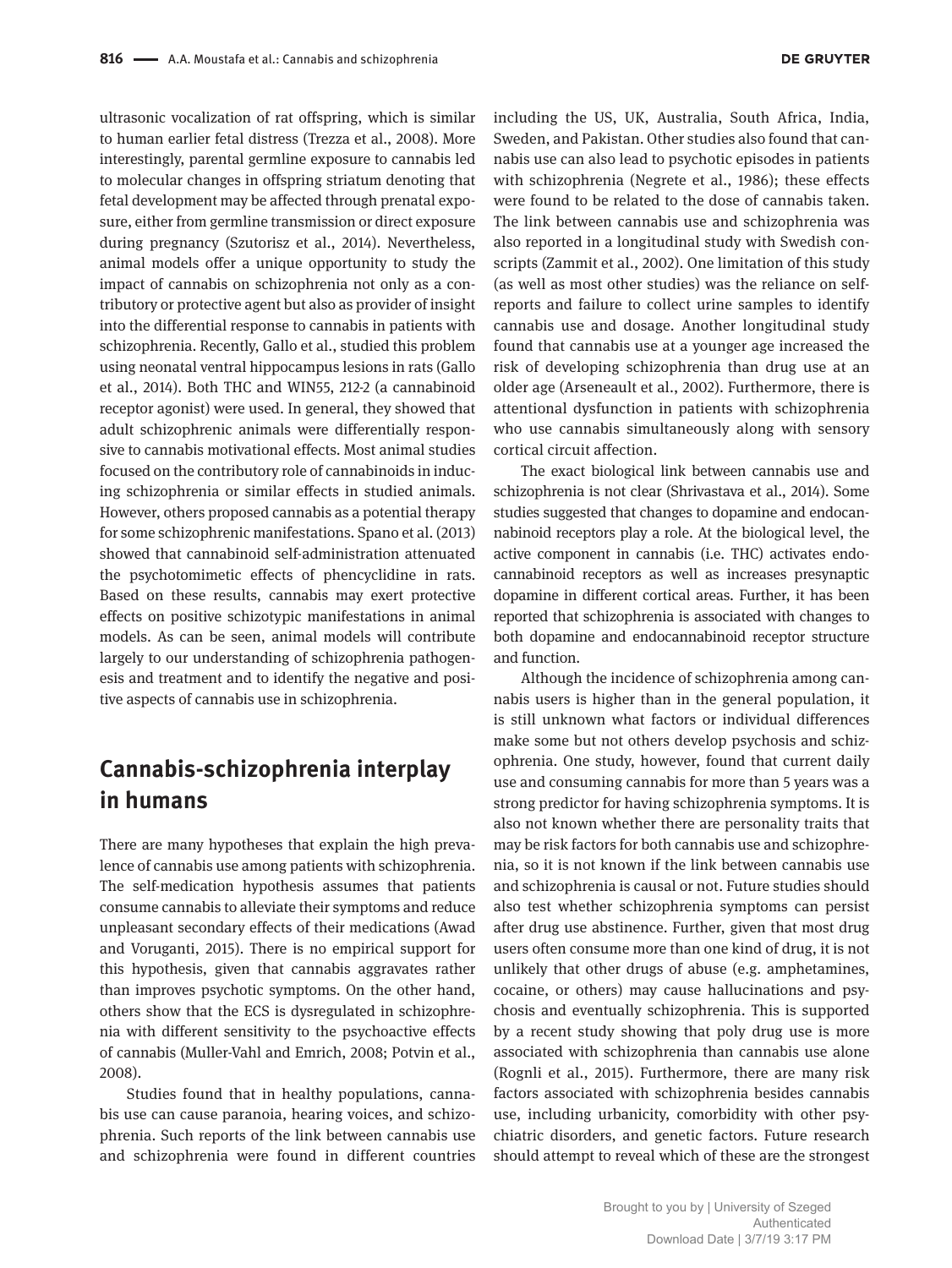predictors of schizophrenia and whether these factors impact cannabis use.

#### **Interactions between stress, cannabis use, and schizophrenia**

Many studies show a link between cannabis use, stress, and schizophrenia. These links are greater in vulnerable populations (e.g. those exposed to childhood abuse) who have a family history of schizophrenia. Konings et al. (2012) found that childhood abuse moderated the effect of cannabis use on psychosis in a dose-dependent manner. The severity and frequency of abuse moderated the relationship between cannabis use and psychosis. Individuals who were subjected to sexual or physical abuse during childhood or early adolescence experienced an increase in the psychotic effects of cannabis. This demonstrated that cannabis use and childhood abuse can lead to symptoms of psychosis. Other studies have also found that childhood abuse can lead to the development of schizophrenia or trigger its onset in vulnerable populations. Konings et al. (2012) suggested that this interaction was probably not due to self-medication. Indeed, Cougnard et al. (2007) found that cannabis use, the stressors of childhood trauma, and coming from an urban area combined additively to produce increased psychotic symptoms in subjects both with and without baseline psychotic symptoms. The risk of psychotic experience was increased by the interaction between cannabis and adverse childhood experience, in a more than additive fashion (Harley et al., 2010). Along these lines, Houston et al. (2008) reported that teenagers who used cannabis under 16 years of age, combined with sexual abuse also under 16, had a 12 times greater risk for psychosis. It is important to note that a majority of these studies do not demonstrate a causal relationship. Nor have they identified whether the interaction between cannabis use and childhood resulted in the development of new psychotic symptom or the maintenance of current psychotic symptoms. As such, further exploration of the causal relationship between stress (e.g. childhood abuse), cannabis use, and schizophrenia is needed.

The concept of sensitization has been introduced to explain the additive effect of cannabis and stress on schizophrenia, whereby the repeated use of cannabis, particularly in adolescence when brain structures are being formed, may lead to an overreaction of the dopamine system (Cougnard et al., 2007). In an animal study, MacLean and Littleton (1977) reported that the administration of THC to rats experiencing stressful conditions changed dopamine metabolism in the corpus striatum. THC administration affects the endocannabinoid receptor CB1 which influences limbic system dopamine release (Cougnard et al., 2007). Levels of cortisol (the main hormone involved in the stress response) increase with stress and affect dopamine metabolism (Cougnard et al., 2007). The hypothalamic-pituitary-adrenal axis which is involved in the response to stress is partially regulated by the endocannabinoid system (Appiah-Kusi et al., 2015). It is plausible that cannabis use affects the stress response through its effect on the endocannabinoid system. On the other hand, Habets et al. (2011) argue that dopamine sensitization in schizophrenia, caused by repeated stress and cannabis use, may operate through the effects of reduced cortical thickening. The physiological condition underlying the interaction between stress and cannabis use is not known for sure. However, Mizrahi et al. (2014) propose that genetic vulnerability combines with stressors and/or drugs to produce psychosis.

#### **Discussion**

The link between cannabis use and schizophrenia is multifaceted and partially comprehended. It is well known that cannabis abuse is a risk factor for mental illness (McGee et al., 2000; Rey et al., 2002) especially psychosis (for a review, see Henquet et al., 2005; Radhakrishnan et al., 2014; Wilkinson et al., 2014).

The use of cannabis is not only related to psychotic patients (Ringen et al., 2008) but also increases the risk for schizophrenia (Moore et al., 2007; Manrique-Garcia et al., 2012). A wealth of evidence has demonstrated the role of the ECS in the pathophysiology of schizophrenia (Leweke et al., 2007; Morgan et al., 2013). Furthermore, there is evidence that alteration of the ECS plays a vital role in cannabis use (Realini et al., 2009) and schizophrenia (Muller-Vahl and Emrich, 2008; Koethe et al., 2009). Additionally, some of the neurocognitive impairments in cannabis users are similar to those observed in patients with schizophrenia (Solowij and Michie, 2007; Cohen et al., 2008; Gallinat et al., 2012). Paradoxically, there is growing evidence that cannabis use in patients with schizophrenia improves cognitive functions (Segev and Lev-Ran, 2012) and negative symptoms (DeRosse et al., 2010; Gorynia et al., 2014). Likewise, patients with schizophrenia who are cannabis users show less severe deficits in frontal gray matter compared to naïve first-episode patients with schizophrenia (Schnell et al., 2012). From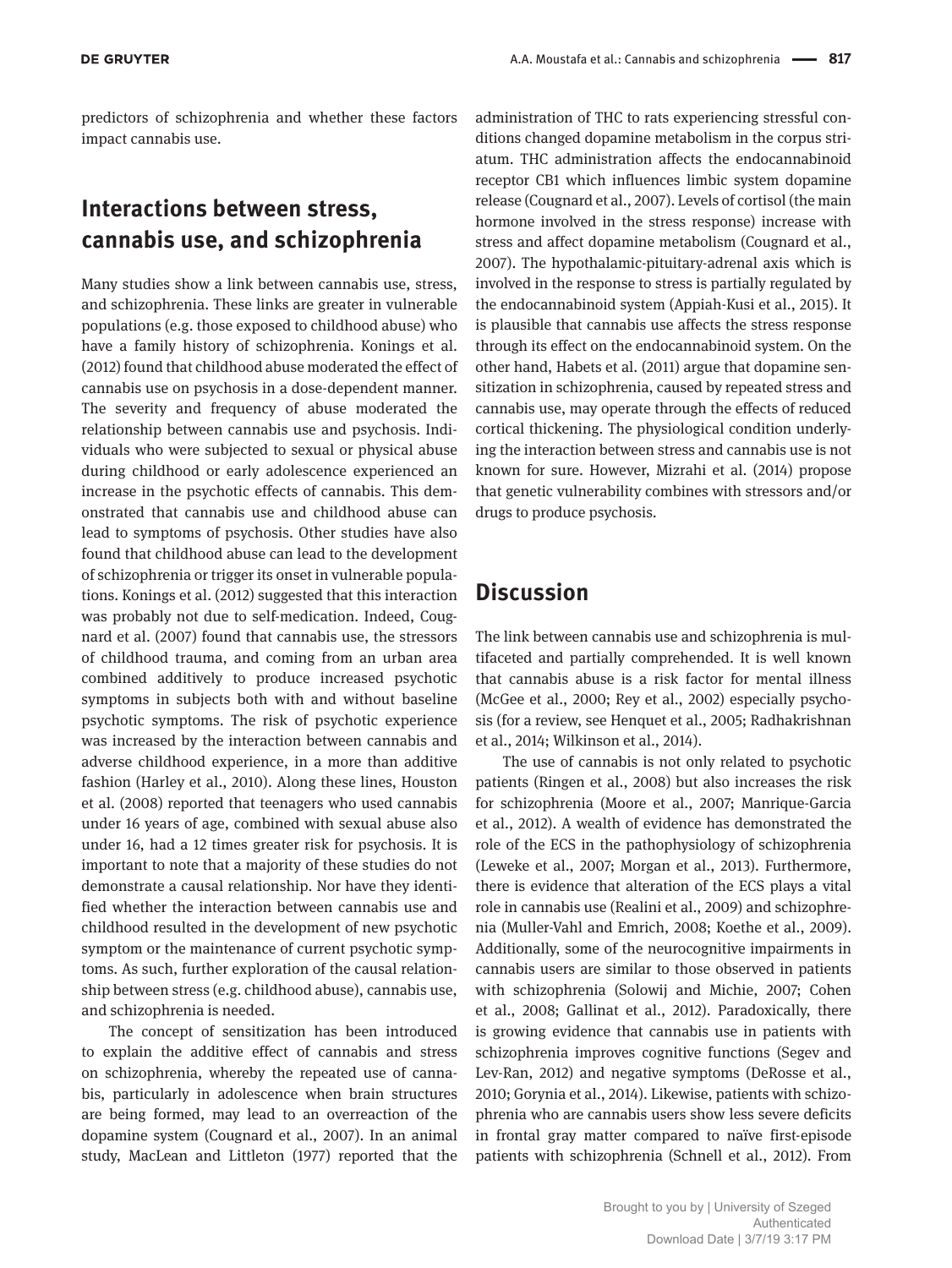a clinical perspective, it is uncertain that the aforementioned findings associated with cannabis use in patients with schizophrenia are indeed specific to schizophrenia *per se* (Rentzsch et al., 2011; Wobrock et al., 2013).

It remains to be explored if any advantageous effects of ECS stimulation in the perspective of schizophrenia will prove to be of practical therapeutic value. Robson et al. (2014) investigated the therapeutic prospects of cannabinoids in schizophrenia. They concluded that cannabinoid medicine might have the potential to reduce the unwanted side effects of antipsychotic drugs and help control the associated metabolic problem, which is a part of the schizophrenia phenotype. Indeed, many of the potential side effects associated with cannabis use (e.g. psychosis) are attributed to the high levels of THC in recreational cannabis. Specifically, the acute administration of THC can cause schizophrenic like symptoms and cognitive impairments (Radhakrishnan et al., 2014; Iseger and Bossong, 2015) as well as increase the severity of symptoms in patients with schizophrenia. Conversely, there is mounting evidence that cannabinoids (CBD; the other main compound in cannabis) can counter these effects and have potential therapeutic applications for treating, or at least lowering, the risk of psychosis, cognitive impairments, anxiety, and euphoria (Bhattacharyya et al., 2010) as well as anti-inflammatory and neuroprotective properties. However, these effects are only prominent when the levels of CBD are higher than the THC levels in the cannabis. It is noteworthy that 5 and 10 year mortality risk in patients with schizophrenia was significantly lower in those who regularly smoked cannabis compared with non-cannabis patients (Koola et al., 2012). Such beneficial effects may be due to cognitive functions improvement, metabolic parameters improvement, and/ or reduced stress. All these postulated hypotheses are equally plausible and accepted. However, these hypotheses are in need of replication and extension for their validity and to identify the effectiveness of CBD compared to antipsychotic drugs already in use.

### **Clinical implications and future directions**

Schizophrenia is a common psychiatric disorder all over the world. Currently, there is no available laboratory test to diagnose schizophrenia, but instead, diagnosis depends mainly on the patients' symptomatology and the clinicians' observations. There are many possible combinations of symptoms for schizophrenia, and thus

there is a debate whether schizophrenia is a single disorder or a number of discrete syndromes (Tandon et al., 2008). Hence, behavioral and neurobiological marker studies will provide important information about the neuroplastic changes associated with cannabis abuse in patients with schizophrenia. Gaining a greater insight into the mechanisms of cannabis dependence in patients with schizophrenia will lead naturally to the development of pharmacotherapeutics and identifying objective laboratory tests for the diagnosis of schizophrenia. This knowledge may also aid cannabis cessation for individuals with schizophrenia as well as addicts without schizophrenia who express similar changes in cholinergic function.

It is clear that there is controversy in the current literature on cannabis effects on schizophrenia patients. While some studies have found cognitive deficits (e.g. Pope et al., 2001), others have found superior neurocognitive performance (e.g. Rabin et al., 2011) in schizophrenia patients who used cannabis. It may be that there is a clear lack of consistency when studies proceduralize and categorize the 'user' versus 'non-user' criterion to account for confounding variables such as frequency, amount, duration, and comorbid substances. Further, Bornstein et al. (1990) suggest that symptom severity and chronicity have to be considered in order to accurately examine potential moderators on effect size in cognitive functioning in schizophrenia patients. With this in mind, it is clear that the above mentioned findings are likely to be confounded by uncontrolled variables that can affect such factors. Variables such as duration of diagnosis, age of initial onset of symptoms, nature of cannabis use, and varying psychiatric symptoms need to be considered for studies.

#### **Summary and conclusions**

This review highlights the main findings in humans and animals concerning the effects of combining cannabis with schizophrenia. Where possible, one of the aims was to elucidate similarities and differences between investigations in humans and those carried out in animals. Our major question is does the co-existence of cannabis use and schizophrenia increase or lessen risks for compulsive use, toxicity, or both? The interaction between cannabis use and schizophrenia in rats would seem to bring that point into sharp focus. There is no doubt that cannabis is one of the most popular illicit drugs because of its intense euphoric effects and the accompanying myth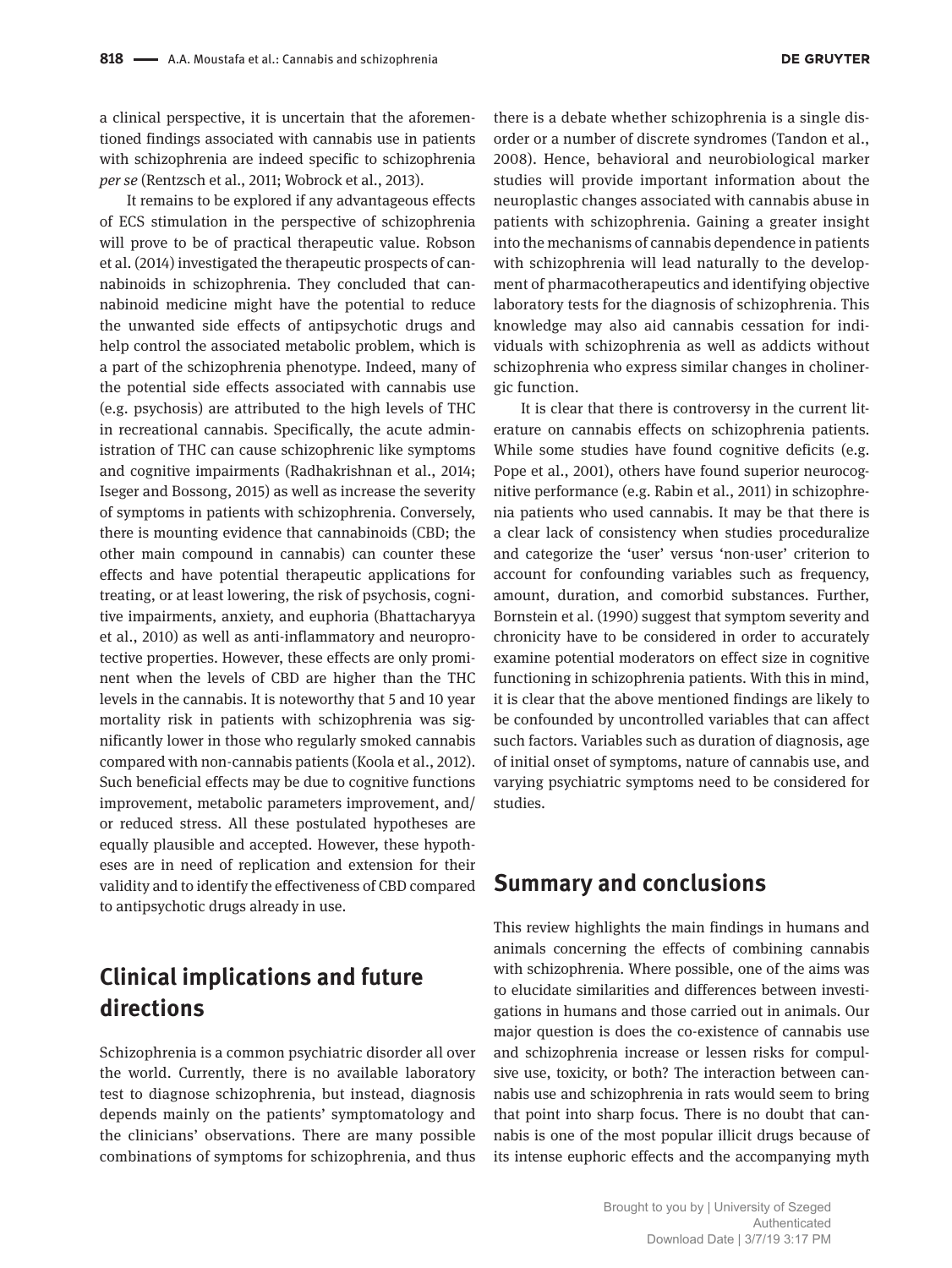about its safety and ability to treat some human disorders. Therefore, to better gauge the extent of cannabis use and schizophrenia, we must rely on preclinical studies and human case reports. Such research should provide clear information and, in turn, inform prevention and intervention efforts.

#### **References**

Ameri, A. (1999). The effects of cannabinoids on the brain. Prog. Neurobiol. *58*, 315–348.

Appels, M.C., Sitskoorn, M.M., Vollema, M.G., and Kahn, R.S. (2004). Elevated levels of schizotypal features in parents of patients with a family history of schizophrenia spectrum disorders. Schizophr. Bull. *30*, 781–790.

- Appiah-Kusi, E., Leyden, E., Parmar, S., Mondelli, V., McGuire, P., and Bhattacharyya, S. (2015). Abnormalities in neuroendocrine stress response in psychosis: the role of endocannabinoids. Psychol. Med. *46*, 1–19.
- Arseneault, L., Cannon, M., Poulton, R., Murray, R., Caspi, A., and Moffitt, T.E. (2002). Cannabis use in adolescence and risk for adult psychosis: longitudinal prospective study. Br. Med. J. *325*, 1212–1213.
- Awad, A.G. and Voruganti, L.L. (2015). Revisiting the 'self-medication' hypothesis in light of the new data linking low striatal dopamine to comorbid addictive behavior. Ther. Adv. Psychopharmacol. *5*, 172–178.

Bailey, E.L. and Swallow, B.L. (2004). The relationship between cannabis use and schizotypal symptoms. Eur. Psychiat. *19*, 113–114.

Barkus, E. and Lewis, S. (2008). Schizotypy and psychosis-like experiences from recreational cannabis in a non-clinical sample. Psychol. Med. *38*, 1267–1276.

Barkus, E., Morrison, P.D., Vuletic, D., Dickson, J.C., Ell, P.J., Pilowsky, L.S., Brenneisen, R., Holt, D.W., Powell, J., Kapur, S., et al. (2011). Does intravenous Delta9-tetrahydrocannabinol increase dopamine release? A SPET study. J. Psychopharmacol. *25*, 1462–1468.

Barnes, T.R., Mutsatsa, S.H., Hutton, S.B., Watt, H.C., and Joyce, E.M. (2006). Comorbid substance use and age at onset of schizophrenia. Br. J. Psychiat. *188*, 237–242.

Bhattacharyya, S., Morrison, P.D., Fusar-Poli, P., Martin-Santos, R., Borgwardt, S., Winton-Brown, T., Nosarti, C., O'Carroll, C.M., Seal, M., Allen, P., et al. (2010). Opposite effects of delta-9-tetrahydrocannabinol and cannabidiol on human brain function and psychopathology. Neuropsychopharmacology *35*, 764–774.

Bornstein, R.A., Nasrallah, H.A., Olson, S.C., Coffman, J.A., Torello, M., and Schwarzkopf, S.B. (1990). Neuropsychological deficit in schizophrenic subtypes: paranoid, nonparanoid, and schizoaffective subgroups. Psychiat. Res. *31*, 15–24.

Calvigioni, D., Hurd, Y.L., Harkany, T., and Keimpema, E. (2014). Neuronal substrates and functional consequences of prenatal cannabis exposure. Eur. Child. Adoles. Psy. *23*, 931–941.

Cannon, M. and Murray, R.M. (1998). Neonatal origins of schizophrenia. Arch. Dis. Child. *78*, 1–3.

Cardno, A.G. and Owen, M.J. (2014). Genetic relationships between schizophrenia, bipolar disorder, and schizoaffective disorder. Schizophr. Bull. *40*, 504–515.

Chambers, R.A. and Self, D.W. (2002). Motivational responses to natural and drug rewards in rats with neonatal ventral hippocampal lesions: an animal model of dual diagnosis schizophrenia. Neuropsychopharmacology *27*, 889–905.

Clausen, L., Hjorthoj, C.R., Thorup, A., Jeppesen, P., Petersen, L., Bertelsen, M., and Nordentoft, M. (2013). Change in cannabis use, clinical symptoms and social functioning among patients with first-episode psychosis: a 5-year follow-up study of patients in the OPUS trial. Psychol. Med. *44*, 117–126.

Cohen, M., Solowij, N., and Carr, V. (2008). Cannabis, cannabinoids and schizophrenia: integration of the evidence. Aust. N. Z. J. Psychiat. *42*, 357–368.

- Cougnard, A., Marcelis, M., Myin-Germeys, I., De Graaf, R., Vollebergh, W., Krabbendam, L., Lieb, R., Wittchen, H.U., Henquet, C., Spauwen, J., et al. (2007). Does normal developmental expression of psychosis combine with environmental risk to cause persistence of psychosis? A psychosis proneness-persistence model. Psychol. Med. *37*, 513–527.
- D'Souza, D.C., Abi-Saab, W.M., Madonick, S., Forselius-Bielen, K., Doersch, A., Braley, G., Gueorguieva, R., Cooper, T.B., and Krystal, J.H. (2005). Delta-9-tetrahydrocannabinol effects in schizophrenia: implications for cognition, psychosis, and addiction. Biol. Psychiat. *57*, 594–608.

Davis, G.P., Compton, M.T., Wang, S., Levin, F.R., and Blanco, C. (2013). Association between cannabis use, psychosis, and schizotypal personality disorder: findings from the National Epidemiologic Survey on Alcohol and Related Conditions. Schizophr. Res. *151*, 197–202.

De Petrocellis, L. and Di Marzo, V. (2010). Non-CB1, non-CB2 receptors for endocannabinoids, plant cannabinoids, and synthetic cannabimimetics: focus on G-protein-coupled receptors and transient receptor potential channels. J. Neuroimmun. Pharmacol. *5*, 103–121.

Dean, B., Sundram, S., Bradbury, R., Scarr, E., and Copolov, D. (2001). Studies on [3 H]CP-55940 binding in the human central nervous system: regional specific changes in density of cannabinoid-1 receptors associated with schizophrenia and cannabis use. Neuroscience *103*, 9–15.

Deas, D. and Brown, E.S. (2006). Adolescent substance abuse and psychiatric comorbidities. J. Clin. Psychiat. *67*, e02.

Degenhardt, L., Hall, W., and Lynskey, M. (2003). Testing hypotheses about the relationship between cannabis use and psychosis. Drug Alcohol Depen. *71*, 37–48.

Degenhardt, L., Tennant, C., Gilmour, S., Schofield, D., Nash, L., Hall, W., and McKay, D. (2007). The temporal dynamics of relationships between cannabis, psychosis and depression among young adults with psychotic disorders: findings from a 10-month prospective study. Psychol. Med. *37*, 927–934.

DeRosse, P., Kaplan, A., Burdick, K.E., Lencz, T., and Malhotra, A.K. (2010). Cannabis use disorders in schizophrenia: effects on cognition and symptoms. Schizophr. Res. *120*, 95–100.

Dickey, C.C., McCarley, R.W., Niznikiewicz, M.A., Voglmaier, M.M., Seidman, L.J., Kim, S., and Shenton, M.E. (2005). Clinical, cognitive, and social characteristics of a sample of neurolepticnaive persons with schizotypal personality disorder. Schizophr. Res. *78*, 297–308.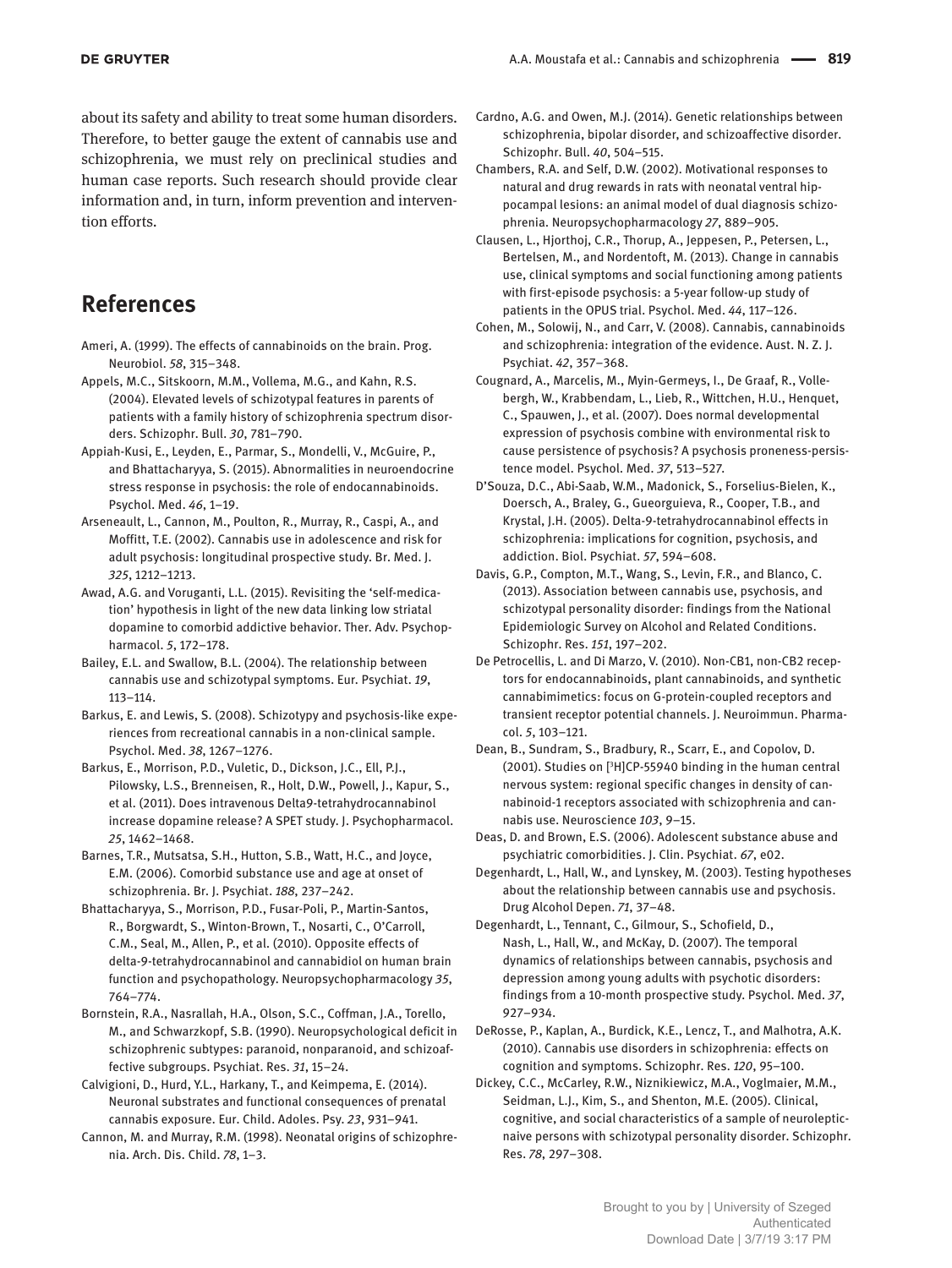**DE GRUYTER** 

Ehrenreich, H., Rinn, T., Kunert, H.J., Moeller, M.R., Poser, W., Schilling, L., Gigerenzer, G., and Hoehe, M.R. (1999). Specific attentional dysfunction in adults following early start of cannabis use. Psychopharmacology (Berl.) *142*, 295–301.

Emrich, H.M., Leweke, F.M., and Schneider, U. (1997). Towards a cannabinoid hypothesis of schizophrenia: cognitive impairments due to dysregulation of the endogenous cannabinoid system. Pharmacol. Biochem. Behav. *56*, 803–807.

Esterberg, M.L., Goulding, S.M., McClure-Tone, E.B., and Compton, M.T. (2009). Schizotypy and nicotine, alcohol, and cannabis use in a non-psychiatric sample. Addict. Behav. *34*, 374–379.

Fadda, P., Robinson, L., Fratta, W., Pertwee, R.G., and Riedel, G. (2004). Differential effects of THC- or CBD-rich cannabis extracts on working memory in rats. Neuropharmacology *47*, 1170–1179.

Fanous, A.H., Neale, M.C., Gardner, C.O., Webb, B.T., Straub, R.E., O'Neill, F.A., Walsh, D., Riley, B.P., and Kendler, K.S. (2007). Significant correlation in linkage signals from genome-wide scans of schizophrenia and schizotypy. Mol. Psychiatr. *12*, 958–965.

Foti, D.J., Kotov, R., Guey, L.T., and Bromet, E.J. (2010). Cannabis use and the course of schizophrenia: 10-year follow-up after first hospitalization. Am. J. Psychiat. *167*, 987–993.

Fowler, I.L., Carr, V.J., Carter, N.T., and Lewin, T.J. (1998). Patterns of current and lifetime substance use in schizophrenia. Schizophr. Bull. *24*, 443–455.

Gallinat, J., Rentzsch, J., and Roser, P. (2012). Neurophysiological effects of cannabinoids: implications for psychosis research. Curr. Pharm. Des. *18*, 4938–4949.

Gallo, A., Bouchard, C., and Rompre, P.P. (2014). Animals with a schizophrenia-like phenotype are differentially sensitive to the motivational effects of cannabinoid agonists in conditioned place preference. Behav. Brain Res. *268*, 202–212.

Gaoni, Y. and Mechoulam, R. (1971). The isolation and structure of delta-1-tetrahydrocannabinol and other neutral cannabinoids from hashish. J. Am. Chem. Soc. *93*, 217–224.

Giuffrida, A., Leweke, F.M., Gerth, C.W., Schreiber, D., Koethe, D., Faulhaber, J., Klosterkötter, J., and Piomelli, D. (2004). Cerebrospinal anandamide levels are elevated in acute schizophrenia and are inversely correlated with psychotic symptoms. Neuropsychopharmacology *29*, 2108–2114.

Glassman, A.H. (1993). Cigarette smoking: implications for psychiatric illness. Am. J. Psychiat. *150*, 546–553.

Gorynia, I., Schwaiger, M., and Heinz, A. (2014). Effects of eye dominance (left vs. right) and cannabis use on intermanual coordination and negative symptoms in schizophrenia patients. Eur. Arch. Psy. Clin. N. *264*, 683–695.

Goswami, S., Mattoo, S.K., Basu, D., and Singh, G. (2004). Substance-abusing schizophrenics: do they self-medicate? Am. J. Addict. *13*, 139–150.

Green, A.I., Tohen, M.F., Hamer, R.M., Strakowski, S.M., Lieberman, J.A., Glick, I., Clark, W.S., and HGDH Research Group (2004). First episode schizophrenia-related psychosis and substance use disorders: acute response to olanzapine and haloperidol. Schizophr. Res. *66*, 125–135.

Habets, P., Marcelis, M., Gronenschild, E., Drukker, M., and van Os, J. (2011). Reduced cortical thickness as an outcome of differential sensitivity to environmental risks in schizophrenia. Biol. Psychiat. *69*, 487–494.

Harley, M., Kelleher, I., Clarke, M., Lynch, F., Arseneault, L., Connor, D., Fitzpatrick, C., and Cannon, M. (2010). Cannabis use and childhood trauma interact additively to increase the risk of psychotic symptoms in adolescence. Psychol. Med. *40*, 1627–1634.

Harrison, P.J. and Eastwood, S.L. (2001). Neuropathological studies of synaptic connectivity in the hippocampal formation in schizophrenia. Hippocampus *11*, 508–519.

Henquet, C., Krabbendam, L., Spauwen, J., Kaplan, C., Lieb, R., Wittchen, H.U., and Van Os, J. (2005). Prospective cohort study of cannabis use, predisposition for psychosis, and psychotic symptoms in young people. Br. Med. J. *330*, 11.

Hickman, M., Vickerman, P., Macleod, J., Kirkbride, J., and Jones, P.B. (2007). Cannabis and schizophrenia: model projections of the impact of the rise in cannabis use on historical and future trends in schizophrenia in England and Wales. Addiction *102*, 597–606.

Houston, J.E., Murphy, J., Adamson, G., Stringer, M., and Shevlin, M. (2008). Childhood sexual abuse, early cannabis use, and psychosis: testing an interaction model based on the National Comorbidity Survey. Schizophr. Bull. *34*, 580–585.

Hutchings, D.E. and Dow-Edwards, D. (1991). Animal models of opiate, cocaine, and cannabis use. Clin. Perinatol. *18*, 1–22.

Ilan, A.B., Gevins, A., Coleman, M., ElSohly, M.A., and de Wit, H. (2005). Neurophysiological and subjective profile of marijuana with varying concentrations of cannabinoids. Behav. Pharmacol. *16*, 487–496.

Iseger, T.A. and Bossong, M.G. (2015). A systematic review of the antipsychotic properties of cannabidiol in humans. Schizophr. Res. *162*, 153–161.

Jockers-Scherübl, M.C., Wolf, T., Radzei, N., Schlattmann, P., Rentzsch, J., de Castro, A.G.C., and Kühl, K.P. (2007). Cannabis induces different cognitive changes in schizophrenic patients and in healthy controls. Prog. Neuropsychopharmacol. Biol. Psychiat. *31*, 1054–1063.

Khandaker, G.M., Barnett, J.H., White, I.R., and Jones, P.B. (2011). A quantitative meta-analysis of population-based studies of premorbid intelligence and schizophrenia. Schizophr. Res. *132*, 220–227.

Koethe, D., Hoyer, C., and Leweke, F.M. (2009). The endocannabinoid system as a target for modelling psychosis. Psychopharmacology (Berl.) *206*, 551–561.

Kohen, D. (2004). Diabetes mellitus and schizophrenia: historical perspective. Br. J. Psychiat. (Suppl.) *47*, S64–S66.

Konings, M., Stefanis, N., Kuepper, R., De Graaf, R., Ten Have, M., Van Os, J., Bakoula, C., and Henquet, C. (2012). Replication in two independent population-based samples that childhood maltreatment and cannabis use synergistically impact on psychosis risk. Psychol. Med. *42*, 149–159.

Koola, M.M., McMahon, R.P., Wehring, H.J., Liu, F., Mackowick, K.M., Warren, K.R., Feldman, S., Shim, J.C., Love, R.C., and Kelly, D.L. (2012). Alcohol and cannabis use and mortality in people with schizophrenia and related psychotic disorders. J. Psychiatr. Res. *46*, 987–993.

Koskinen, J., Lohonen, J., Koponen, H., Isohanni, M., and Miettunen, J. (2009). Rate of cannabis use disorders in clinical samples of patients with schizophrenia: a meta-analysis. Schizophr. Bull. *36*, 1115–1130.

Koskinen, J., Lohonen, J., Koponen, H., Isohanni, M., and Miettunen, J. (2010). Rate of cannabis use disorders in clinical samples of patients with schizophrenia: a meta-analysis. Schizophr. Bull. *36*, 1115–1130.

> Brought to you by | University of Szeged Authenticated Download Date | 3/7/19 3:17 PM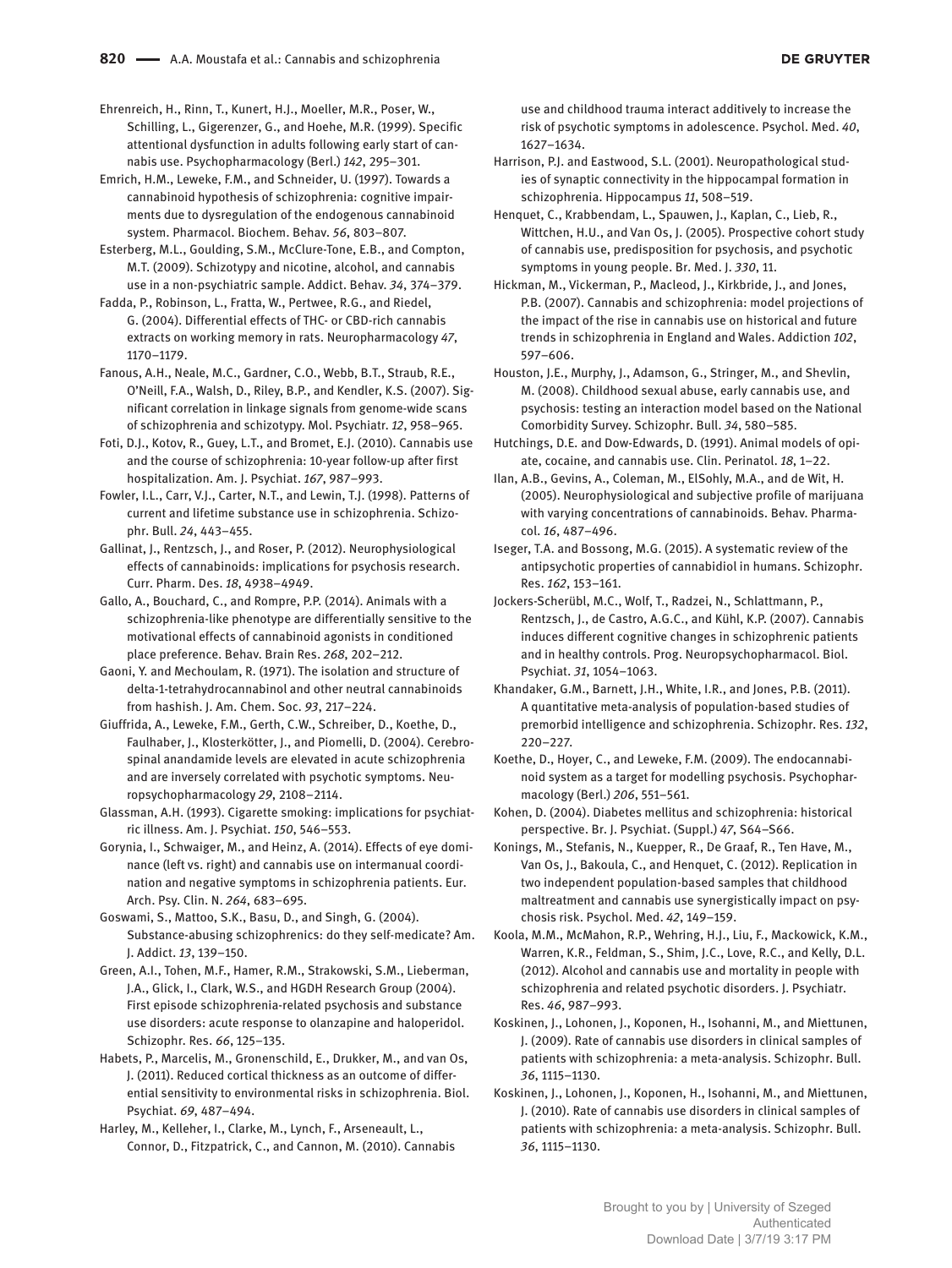Langer, O. and Halldin, C. (2002). PET and SPET tracers for mapping the cardiac nervous system. Eur. J. Nucl. Med. Mol. Imaging *29*, 416–434.

Large, M., Sharma, S., Compton, M.T., Slade, T., and Nielssen, O. (2011). Cannabis use and earlier onset of psychosis: a systematic meta-analysis. Arch. Gen. Psychiat. *68*, 555–561.

Leroy, S., Griffon, N., Bourdel, M.C., Olie, J.P., Poirier, M.F., and Krebs, M.O. (2001). Schizophrenia and the cannabinoid receptor type 1 (CB1): association study using a single-base polymorphism in coding exon 1. Am. J. Med. Genet. *105*, 749–752.

Leweke, F.M., Giuffrida, A., Wurster, U., Emrich, H.M., and Piomelli, D. (1999). Elevated endogenous cannabinoids in schizophrenia. Neuroreport *10*, 1665–1669.

Leweke, F.M., Giuffrida, A., Koethe, D., Schreiber, D., Nolden, B.M., Kranaster, L., Neatby, M.A., Schneider, M., Gerth, C.W., Hellmich, M., et al. (2007). Anandamide levels in cerebrospinal fluid of first-episode schizophrenic patients: impact of cannabis use. Schizophr. Res. *94*, 29–36.

Linszen, D.H., Dingemans, P.M., and Lenior, M.E. (1994). Cannabis abuse and the course of recent-onset schizophrenic disorders. Arch. Gen. Psychiat. *51*, 273–279.

MacLean, K.I. and Littleton, J.M. (1977). Environmental stress as a factor in the response of rat brain catecholamine metabolism to delta8-tetrahydrocannabinol. Eur. J. Pharmacol. *41*, 171–182.

Maki, P., Veijola, J., Jones, P.B., Murray, G.K., Koponen, H., Tienari, P., Miettunen, J., Tanskanen, P., Wahlberg, K.E., Koskinen, J., et al. (2005). Predictors of schizophrenia – a review. Br. Med. Bull. *73*–*74*, 1–15.

Malaspina, D., Owen, M.J., Heckers, S., Tandon, R., Bustillo, J., Schultz, S., Barch, D.M., Gaebel, W., Gur, R.E., Tsuang, M., et al. (2013). Schizoaffective disorder in the DSM-5. Schizophr. Res. *150*, 21–25.

Malone, D.T., Hill, M.N., and Rubino, T. (2010). Adolescent cannabis use and psychosis: epidemiology and neurodevelopmental models. Br. J. Pharmacol. *160*, 511–522.

Manrique-Garcia, E., Zammit, S., Dalman, C., Hemmingsson, T., Andreasson, S., and Allebeck, P. (2012). Cannabis, schizophrenia and other non-affective psychoses: 35 years of follow-up of a population-based cohort. Psychol. Med. *42*, 1321–1328.

Margolese, H.C., Malchy, L., Negrete, J.C., Tempier, R., and Gill, K. (2004). Drug and alcohol use among patients with schizophrenia and related psychoses: levels and consequences. Schizophr. Res. *67*, 157–166.

Mata, I., Rodriguez-Sanchez, J.M., Pelayo-Teran, J.M., Perez-Iglesias, R., Gonzalez-Blanch, C., Ramirez-Bonilla, M., Martinez-Garcia, O., Vazquez-Barquero, J.L., and Crespo-Facorro, B. (2008). Cannabis abuse is associated with decision-making impairment among first-episode patients with schizophrenia-spectrum psychosis. Psychol. Med. *38*, 1257–1266.

McCreadie, R.G. and Kelly, C. (2000). Patients with schizophrenia who smoke. Private disaster, public resource. Br. J. Psychiat. *176*, 109.

McEvoy, J.P., Meyer, J.M., Goff, D.C., Nasrallah, H.A., Davis, S.M., Sullivan, L., Meltzer, H.Y., Hsiao, J., Stroup, T.S., and Lieberman, J.A. (2005). Prevalence of the metabolic syndrome in patients with schizophrenia: baseline results from the Clinical Antipsychotic Trials of Intervention Effectiveness (CATIE) schizophrenia trial and comparison with national estimates from NHANES III. Schizophr. Res. *80*, 19–32.

McGee, R., Williams, S., Poulton, R., and Moffitt, T. (2000). A longitudinal study of cannabis use and mental health from adolescence to early adulthood. Addiction *95*, 491–503.

Mizrahi, R., Kenk, M., Suridjan, I., Boileau, I., George, T.P., McKenzie, K., Wilson, A.A., Houle, S., and Rusjan, P. (2014). Stressinduced dopamine response in subjects at clinical high risk for schizophrenia with and without concurrent cannabis use. Neuropsychopharmacology *39*, 1479–1489.

Moghaddam, B. and Krystal, J.H. (2003). The neurochemistry of schizophrenia. Schizophrenia. S.R. Hirsch and D.R. Weinberger, eds. (Massachusetts: Blackwell Science), pp. 349–364.

Moore, T.H., Zammit, S., Lingford-Hughes, A., Barnes, T.R., Jones, P.B., Burke, M., and Lewis, G. (2007). Cannabis use and risk of psychotic or affective mental health outcomes: a systematic review. Lancet *370*, 319–328.

Morgan, C.J. and Curran, H.V. (2008). Effects of cannabidiol on schizophrenia-like symptoms in people who use cannabis. Br. J. Psychiat. *192*, 306–307.

Morgan, C.J., Page, E., Schaefer, C., Chatten, K., Manocha, A., Gulati, S., Curran, H.V., Brandner, B., and Leweke, F.M. (2013). Cerebrospinal fluid anandamide levels, cannabis use and psychotic-like symptoms. Br. J. Psychiat. *202*, 381–382.

Morrison, P.D. and Stone, J.M. (2011). Synthetic delta-9-tetrahydrocannabinol elicits schizophrenia-like negative symptoms which are distinct from sedation. Hum. Psychopharmacol. *26*, 77–80.

Mortensen, P.B. and Juel, K. (1993). Mortality and causes of death in first admitted schizophrenic patients. Br. J. Psychiat. *163*, 183–189.

Muller-Vahl, K.R. and Emrich, H.M. (2008). Cannabis and schizophrenia: towards a cannabinoid hypothesis of schizophrenia. Expert Rev. Neurother. *8*, 1037–1048.

Najolia, G.M., Buckner, J.D., and Cohen, A.S. (2012). Cannabis use and schizotypy: the role of social anxiety and other negative affective states. Psychiat. Res. *200*, 660–668.

Negrete, J.C., Knapp, W.P., Douglas, D.E., and Smith, W.B. (1986). Cannabis affects the severity of schizophrenic symptoms: results of a clinical survey. Psychol. Med. *16*, 515–520.

Pertwee, R.G. (2006). Cannabinoid pharmacology: the first 66 years. Br. J. Pharmacol. *147*, S163–S171.

Pope, H.G., Jr., Gruber, A.J., and Yurgelun-Todd, D. (2001). Residual neuropsychologic effects of cannabis. Curr. Psychiat. Rep. *3*, 507–512.

Potvin, S., Joyal, C.C., Pelletier, J., and Stip, E. (2008). Contradictory cognitive capacities among substance-abusing patients with schizophrenia: a meta-analysis. Schizophr. Res. *100*, 242–251.

Rabin, R.A., Zakzanis, K.K., and George, T.P. (2011). The effects of cannabis use on neurocognition in schizophrenia: a metaanalysis. Schizophr. Res. *128*, 111–116.

Radek, R.J., Miner, H.M., Bratcher, N.A., Decker, M.W., Gopalakrishnan, M., and Bitner, R.S. (2006). Alpha4beta2 nicotinic receptor stimulation contributes to the effects of nicotine in the DBA/2 mouse model of sensory gating. Psychopharmacology (Berl.) *187*, 47–55.

Radhakrishnan, R., Wilkinson, S.T., and D'Souza, D.C. (2014). Gone to pot – a review of the association between cannabis and psychosis. Front. Psychiatry *5*, 54.

Ramaekers, J.G., Moeller, M.R., van Ruitenbeek, P., Theunissen, E.L., Schneider, E., and Kauert, G. (2006). Cognition and motor control as a function of Δ9-THC concentration in serum and oral fluid: limits of impairment. Drug Alcohol Depen. *85*, 114–122.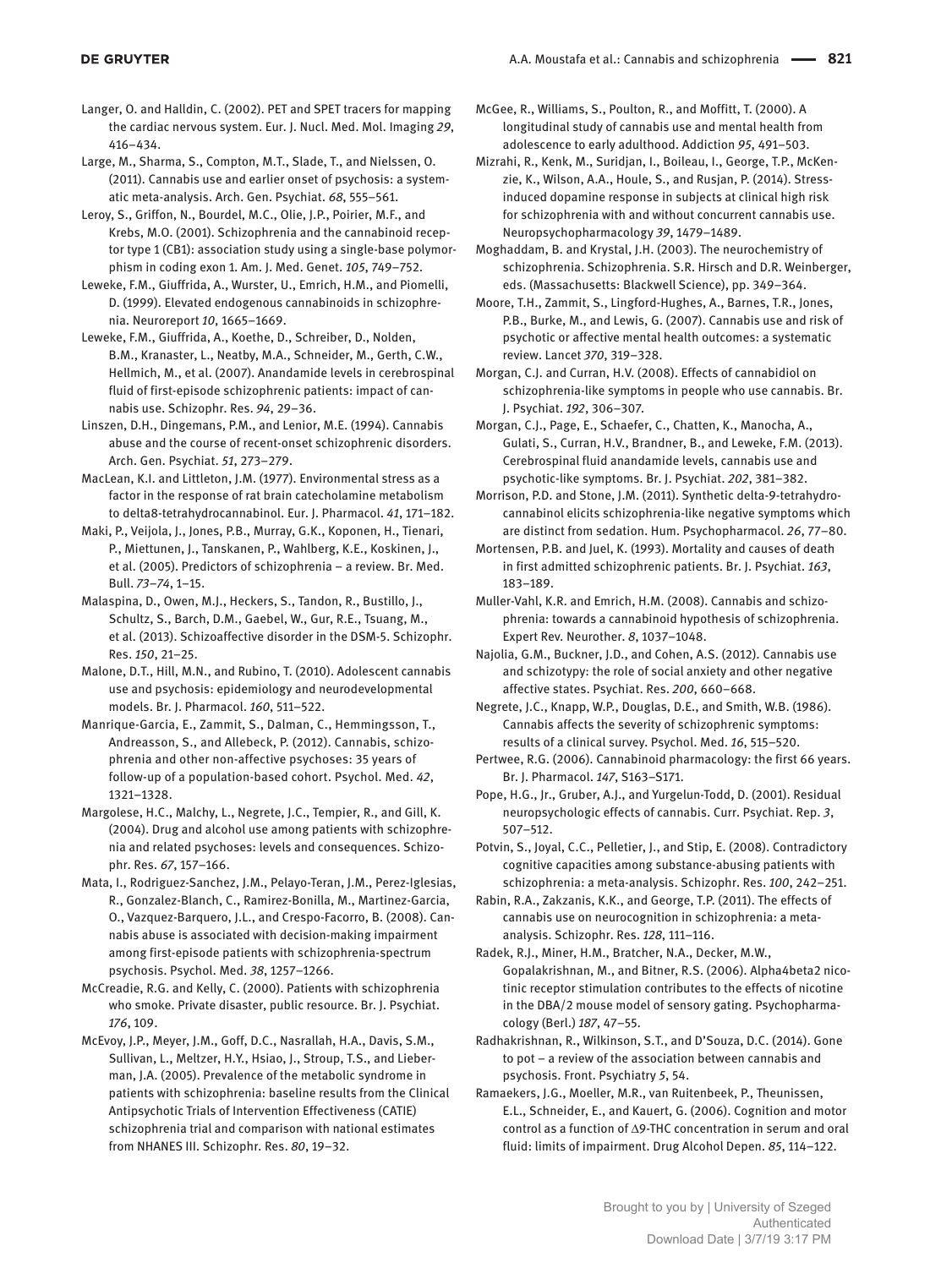**DE GRUYTER** 

Realini, N., Rubino, T., and Parolaro, D. (2009). Neurobiological alterations at adult age triggered by adolescent exposure to cannabinoids. Pharmacol. Res. *60*, 132–138.

Regier, D.A., Farmer, M.E., Rae, D.S., Locke, B.Z., Keith, S.J., Judd, L.L., and Goodwin, F.K. (1990). Comorbidity of mental disorders with alcohol and other drug abuse. Results from the Epidemiologic Catchment Area (ECA) study. J. Am. Med. Assoc. *264*, 2511–2518.

Rentzsch, J., Buntebart, E., Stadelmeier, A., Gallinat, J., and Jockers-Scherubl, M.C. (2011). Differential effects of chronic cannabis use on preattentional cognitive functioning in abstinent schizophrenic patients and healthy subjects. Schizophr. Res. *130*, 222–227.

Rey, J.M., Sawyer, M.G., Raphael, B., Patton, G.C., and Lynskey, M. (2002). Mental health of teenagers who use cannabis. Results of an Australian survey. Br. J. Psychiat. *180*, 216–221.

Rezvani, A.H., Tizabi, Y., Getachew, B., Hauser, S.R., Caldwell, D.P., Hunter, C., and Levin, E.D. (2008). Chronic nicotine and dizocilpine effects on nicotinic and NMDA glutamatergic receptor regulation: interactions with clozapine actions and attentional performance in rats. Prog. Neuropsychopharmacol. Biol. Psychiat. *32*, 1030–1040.

Ringen, P.A., Lagerberg, T.V., Birkenaes, A.B., Engn, J., Faerden, A., Jonsdottir, H., Nesvåg, R., Friis, S., Opjordsmoen, S., Larsen, F., et al. (2008). Differences in prevalence and patterns of substance use in schizophrenia and bipolar disorder. Psychol. Med. *38*, 1241–1249.

Robson, P.J., Guy, G.W., Di Marzo, V. (2014). Cannabinoids and schizophrenia: therapeutic prospects. Curr. Pharm. Des. *20*, 2194–2204.

Rodvelt, K.R., Kracke, G.R., Schachtman, T.R., and Miller, D.K. (2008a). Ketamine induces hyperactivity in rats and hypersensitivity to nicotine in rat striatal slices. Pharmacol. Biochem. Behav. *91*, 71–76.

Rodvelt, K.R., Schachtman, T.R., Kracke, G.R., and Miller, D.K. (2008b). NMDA receptor blockade augmented nicotine-evoked dopamine release from rat prefrontal cortex slices. Neurosci. Lett. *440*, 319–322.

Rognli, E.B., Berge, J., Hakansson, A., and Bramness, J.G. (2015). Long-term risk factors for substance-induced and primary psychosis after release from prison. A longitudinal study of substance users. Schizophr. Res. *168*, 185–190.

Rounsaville, B.J. (2007). DSM-V research agenda: substance abuse/ psychosis comorbidity. Schizophr. Bull. *33*, 947–952.

Rubino, T. and Parolaro, D. (2015). The impact of exposure to cannabinoids in adolescence: insights from animal models. Biol. Psychiat. *79*, 578–585.

Rubino, T., Realini, N., Guidali, C., Braida, D., Capurro, V., Castiglioni, C., Cherubino, F., Romualdi, P., Candeletti, S., Sala, M., et al. (2008). Chronic delta 9-tetrahydrocannabinol during adolescence provokes sex-dependent changes in the emotional profile in adult rats: behavioral and biochemical correlates. Neuropsychopharmacology *33*, 2760–2771.

Schiffman, J., Nakamura, B., Earleywine, M., and LaBrie, J. (2005). Symptoms of schizotypy precede cannabis use. Psychiat. Res. *134*, 37–42.

Schneider, M. and Koch, M. (2003). Chronic pubertal, but not adult chronic cannabinoid treatment impairs sensorimotor gating, recognition memory, and the performance in a progressive ratio task in adult rats. Neuropsychopharmacology *28*, 1760–1769.

Schnell, T., Koethe, D., Daumann, J., and Gouzoulis-Mayfrank, E. (2009). The role of cannabis in cognitive functioning of patients with schizophrenia. Psychopharmacology (Berl.) *205*, 45–52.

Schnell, T., Kleiman, A., Gouzoulis-Mayfrank, E., Daumann, J., and Becker, B. (2012). Increased gray matter density in patients with schizophrenia and cannabis use: a voxel-based morphometric study using DARTEL. Schizophr. Res. *138*, 183–187.

Segev, A. and Lev-Ran, S. (2012). Neurocognitive functioning and cannabis use in schizophrenia. Curr. Pharm. Des. *18*, 4999–5007.

Semple, D.M., McIntosh, A.M., and Lawrie, S.M. (2005). Cannabis as a risk factor for psychosis: systematic review. J. Psychopharmacol. *19*, 187–194.

Sevy, S., Burdick, K.E., Visweswaraiah, H., Abdelmessih, S., Lukin, M., Yechiam, E., and Bechara, A. (2007). Iowa gambling task in schizophrenia: a review and new data in patients with schizophrenia and co-occurring cannabis use disorders. Schizophr. Res. *92*, 74–84.

Shrivastava, A., Johnston, M., Terpstra, K., and Bureau, Y. (2014). Cannabis and psychosis: neurobiology. Ind. J. Psychiat. *56*, 8–16.

Skosnik, P.D., Spatz-Glenn, L., and Park, S. (2001). Cannabis use is associated with schizotypy and attentional disinhibition. Schizophr. Res. *48*, 83–92.

Smart, R.G. and Ogborne, A.C. (2000). Drug use and drinking among students in 36 countries. Addict. Behav. *25*, 455–460.

Solowij, N. and Grenyer, B.F.S. (2002). Long-term effects of cannabis on psyche and cognition. Cannabis and Cannabinoids: Pharmacology, Toxicology, and Therapeutic Potential. F. Grotenhermen and E. Russo, eds. (New York: Haworth Press), pp. 99–311.

Solowij, N. and Michie, P.T. (2007). Cannabis and cognitive dysfunction: parallels with endophenotypes of schizophrenia? J. Psychiatr. Neurosci. *32*, 30–52.

Spano, M.S., Fattore, L., Cadeddu, F., Fratta, W., and Fadda, P. (2013). Chronic cannabinoid exposure reduces phencyclidineinduced schizophrenia-like positive symptoms in adult rats. Psychopharmacology (Berl.) *225*, 531–542.

Steeds, H., Carhart-Harris, R.L., and Stone, J.M. (2015). Drug models of schizophrenia. Ther. Adv. Psychopharmacol. *5*, 43–58.

Stella, N. and Piomelli, D. (2001). Receptor-dependent formation of endogenous cannabinoids in cortical neurons. Eur. J. Pharmacol. *425*, 189–196.

Stirling, J., Lewis, S., Hopkins, R., and White, C. (2005). Cannabis use prior to first onset psychosis predicts spared neurocognition at 10-year follow-up. Schizophr. Res. *75*, 135–137.

Szutorisz, H., DiNieri, J.A., Sweet, E., Egervari, G., Michaelides, M., Carter, J.M., Ren, Y., Miller, M.L., Blitzer, R.D., and Hurd, Y.L. (2014). Parental THC exposure leads to compulsive heroinseeking and altered striatal synaptic plasticity in the subsequent generation. Neuropsychopharmacology *39*, 1315–1323.

Tandon, R., Keshavan, M.S., and Nasrallah, H.A. (2008). Schizophrenia, "just the facts": what we know in 2008 part 1: overview. Schizophr. Res. *100*, 4–19.

Tantra, M., Kröcher, T., Papiol, S., Winkler, D., Röckle, I., Jatho, J., Burkhardt, H., Ronnenberg, A., Gerardy-Schahn, R., Ehrenreich, H., et al. (2014). St8sia2 deficiency plus juvenile cannabis exposure in mice synergistically affect higher cognition in adulthood. Behav. Brain Res. *275*, 166–175.

Trezza, V., Cuomo, V., and Vanderschuren, L.J. (2008). Cannabis and the developing brain: insights from behavior. Eur. J. Pharmacol. *585*, 441–452.

> Brought to you by | University of Szeged Authenticated Download Date | 3/7/19 3:17 PM